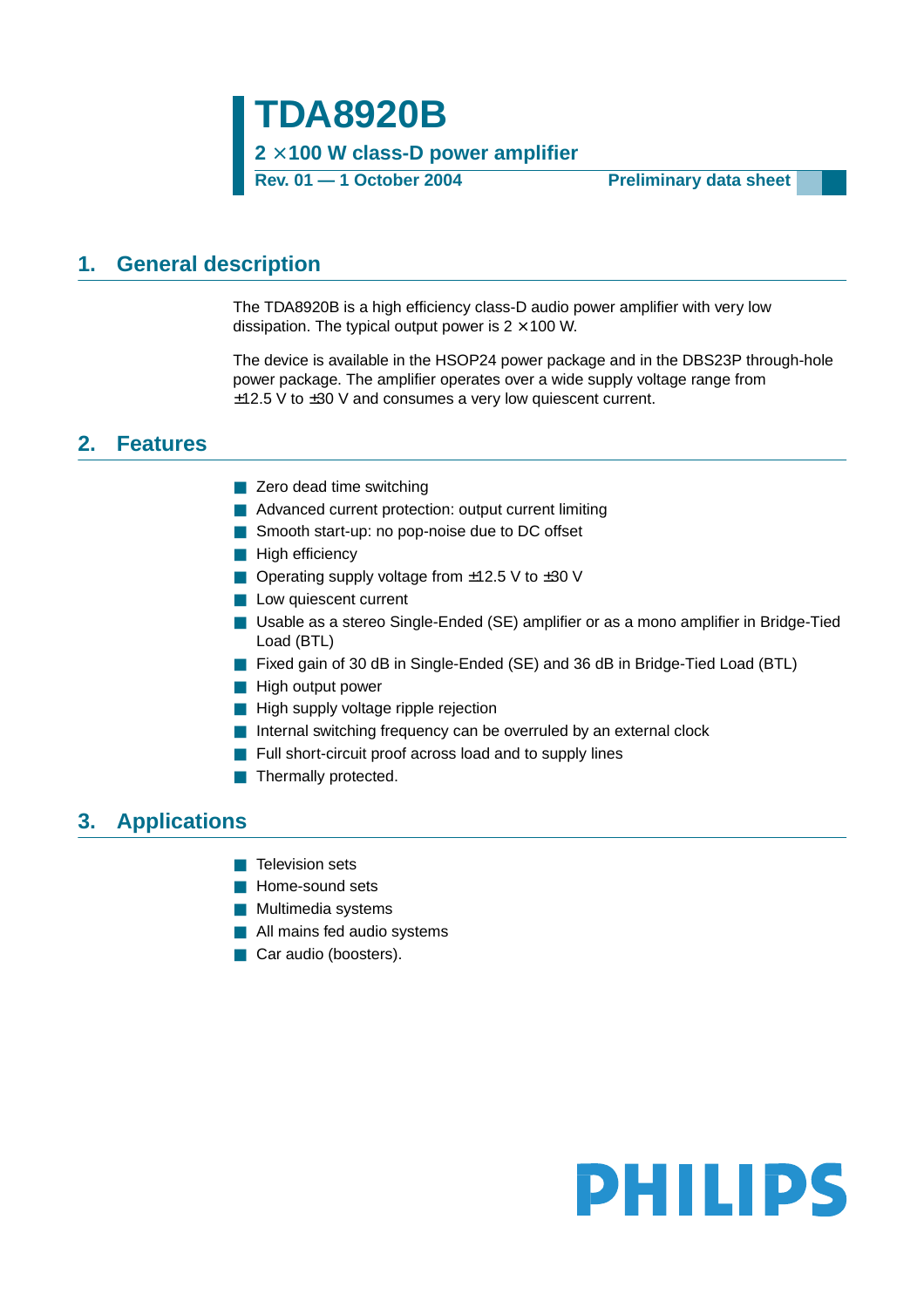**2** × **100 W class-D power amplifier**

# <span id="page-1-0"></span>**4. Quick reference data**

| Table 1:                                   | Quick reference data              |                                                        |                              |            |                          |      |  |  |  |
|--------------------------------------------|-----------------------------------|--------------------------------------------------------|------------------------------|------------|--------------------------|------|--|--|--|
|                                            | <b>Symbol Parameter</b>           | <b>Conditions</b>                                      | <b>Min</b>                   | <b>Typ</b> | <b>Max</b>               | Unit |  |  |  |
|                                            | General: $V_P = \pm 27$ V         |                                                        |                              |            |                          |      |  |  |  |
| Vр                                         | supply voltage                    |                                                        | ±12.5                        | ±27        | ±30                      | V    |  |  |  |
| $I_{q(tot)}$                               | total quiescent<br>supply current | no load; no filter; no RC-snubber<br>network connected | $\overline{\phantom{a}}$     | 50         | 65                       | mA   |  |  |  |
|                                            | Stereo single-ended configuration |                                                        |                              |            |                          |      |  |  |  |
| $P_0$                                      | output power                      | $R_1 = 3 \Omega$ ; THD = 10 %; $V_P = \pm 27 V$        | $\qquad \qquad \blacksquare$ | 110        | $\overline{\phantom{a}}$ | W    |  |  |  |
|                                            |                                   | $R_1 = 4 \Omega$ ; THD = 10 %; $V_P = \pm 27 V$        | $\overline{\phantom{a}}$     | 86         | $\blacksquare$           | W    |  |  |  |
| <b>Mono bridge-tied load configuration</b> |                                   |                                                        |                              |            |                          |      |  |  |  |
| $P_{o}$                                    | output power                      | $R_1 = 6 \Omega$ ; THD = 10 %; $V_P = \pm 27 V$        |                              | 210        |                          | W    |  |  |  |

# <span id="page-1-1"></span>**5. Ordering information**

#### **Table 2: Ordering information**

| <b>Type number</b> | <b>Package</b> |                                                                                |                |  |  |  |
|--------------------|----------------|--------------------------------------------------------------------------------|----------------|--|--|--|
|                    | <b>Name</b>    | <b>Description</b>                                                             | <b>Version</b> |  |  |  |
| TDA8920BTH         | HSOP24         | plastic, heatsink small outline package; 24 leads; low<br>stand-off height     | SOT566-3       |  |  |  |
| <b>TDA8920BJ</b>   | DBS23P         | plastic DIL-bent-SIL power package; 23 leads (straight)<br>lead length 3.2 mm) | SOT411-1       |  |  |  |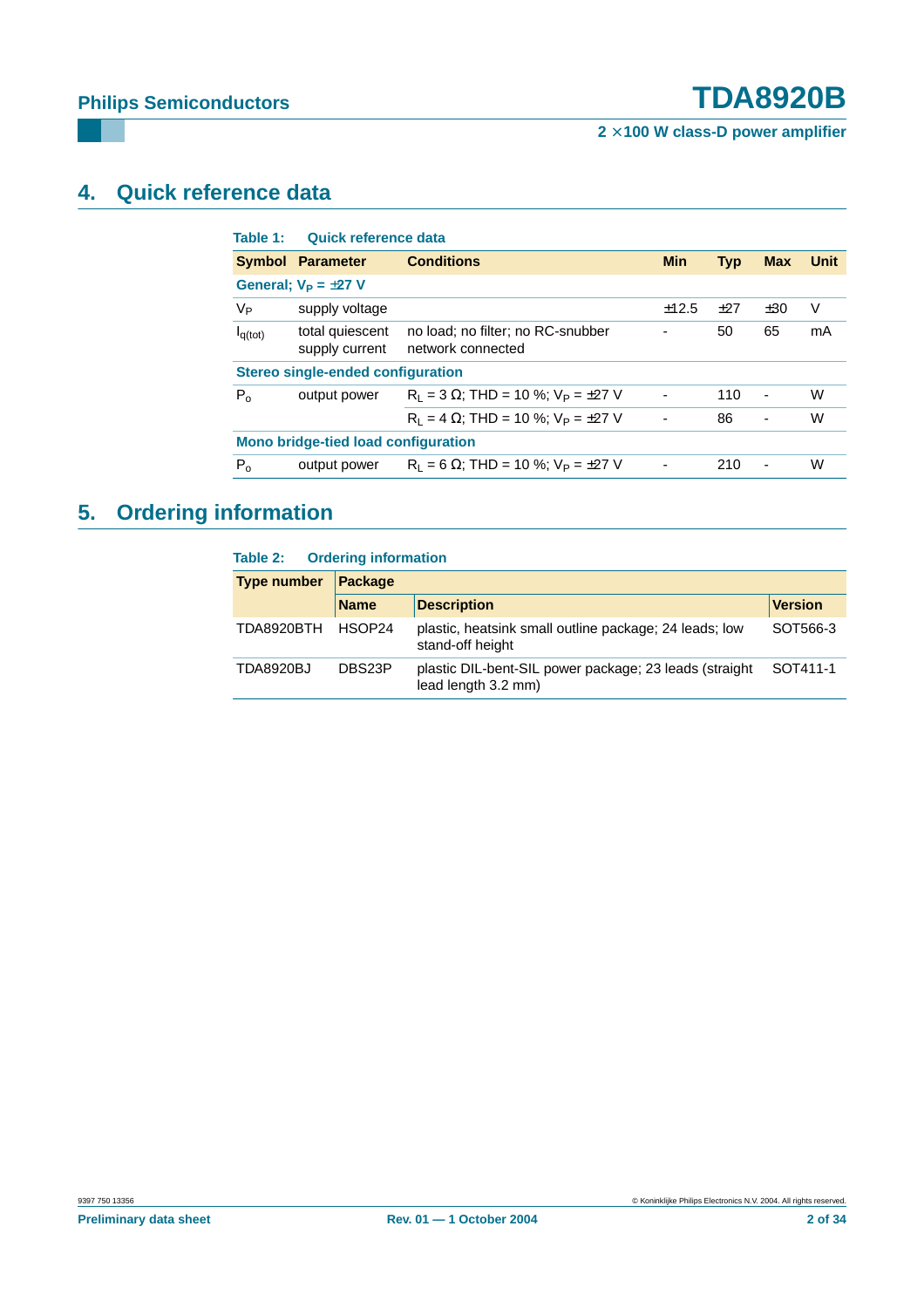**2** × **100 W class-D power amplifier**

# <span id="page-2-0"></span>**6. Block diagram**

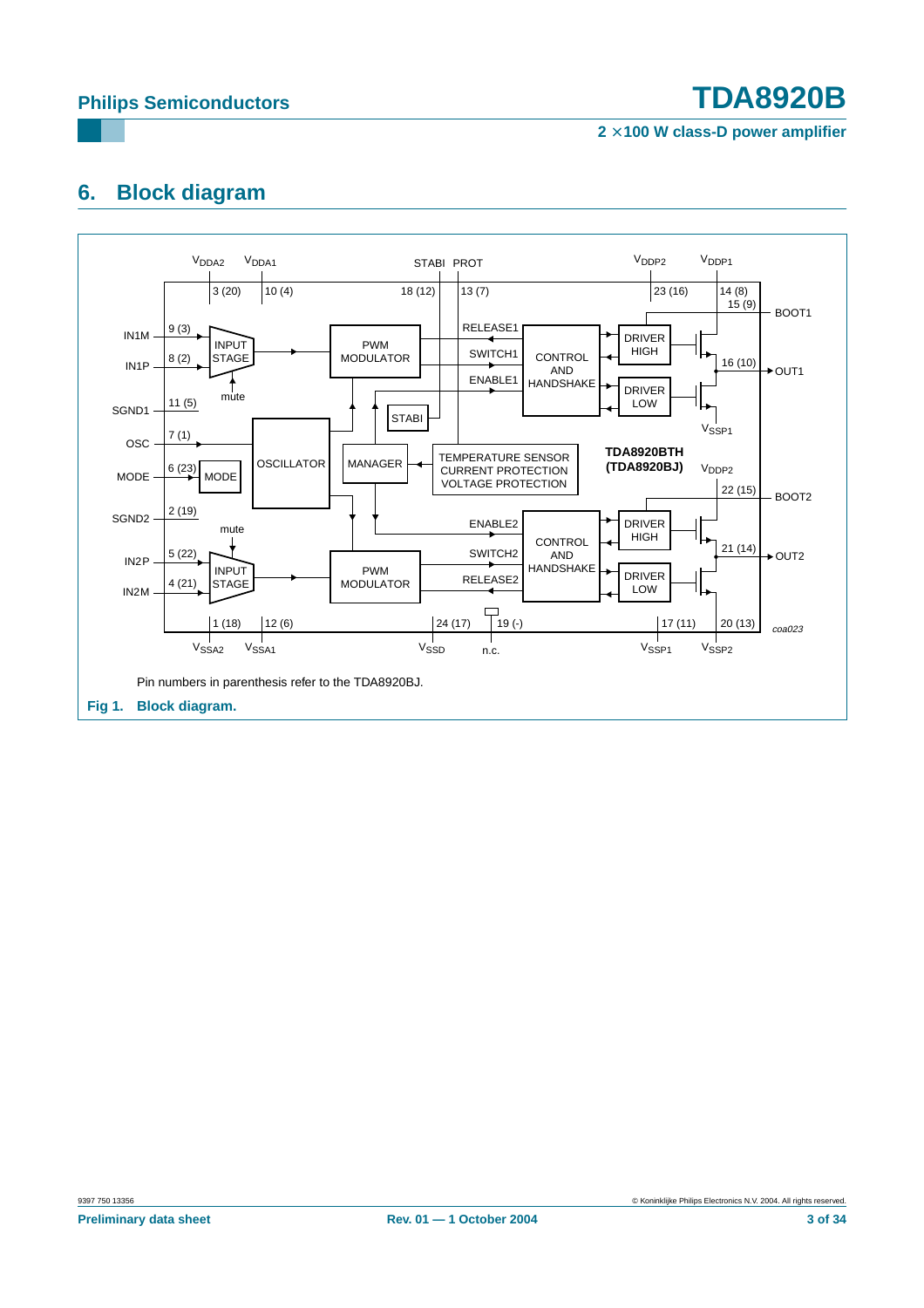**2** × **100 W class-D power amplifier**

# <span id="page-3-0"></span>**7. Pinning information**

## **7.1 Pinning**

<span id="page-3-1"></span>

#### <span id="page-3-2"></span>**7.2 Pin description**

#### **Table 3: Pin description**

|                   | .  wwwp       |                  |                                                       |
|-------------------|---------------|------------------|-------------------------------------------------------|
| <b>Symbol</b>     | <b>Pin</b>    |                  | <b>Description</b>                                    |
|                   | TDA8920BTH    | <b>TDA8920BJ</b> |                                                       |
| V <sub>SSA2</sub> | 1             | 18               | negative analog supply voltage for channel 2          |
| SGND <sub>2</sub> | $\mathcal{P}$ | 19               | signal ground for channel 2                           |
| V <sub>DDA2</sub> | 3             | 20               | positive analog supply voltage for channel 2          |
| IN <sub>2</sub> M | 4             | 21               | negative audio input for channel 2                    |
| IN <sub>2</sub> P | 5             | 22               | positive audio input for channel 2                    |
| <b>MODE</b>       | 6             | 23               | mode selection input: Standby, Mute or Operating mode |
| <b>OSC</b>        | 7             | 1                | oscillator frequency adjustment or tracking input     |
| IN <sub>1</sub> P | 8             | $\overline{2}$   | positive audio input for channel 1                    |
| IN <sub>1</sub> M | 9             | 3                | negative audio input for channel 1                    |
| V <sub>DDA1</sub> | 10            | 4                | positive analog supply voltage for channel 1          |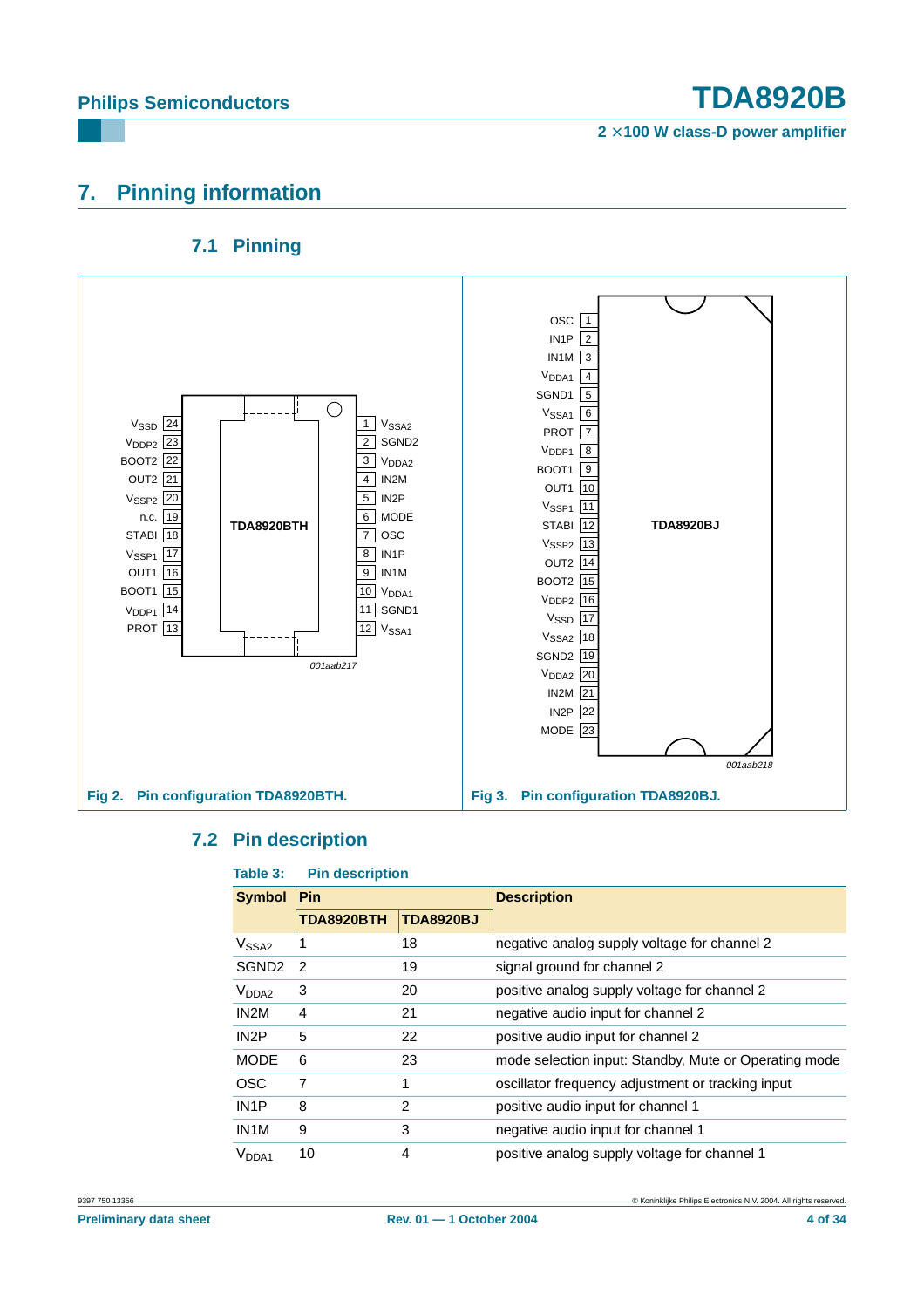| iaule J.                     | <b>FIII UCSUIDUUII</b> COMMUTULOU |                  |                                                    |  |  |
|------------------------------|-----------------------------------|------------------|----------------------------------------------------|--|--|
| <b>Symbol</b>                | <b>Pin</b>                        |                  | <b>Description</b>                                 |  |  |
|                              | TDA8920BTH                        | <b>TDA8920BJ</b> |                                                    |  |  |
| SGND1                        | 11                                | 5                | signal ground for channel 1                        |  |  |
| V <sub>SSA1</sub>            | 12                                | 6                | negative analog supply voltage for channel 1       |  |  |
| <b>PROT</b>                  | 13                                | 7                | decoupling capacitor for protection (OCP)          |  |  |
| $V_{DDP1}$                   | 14                                | 8                | positive power supply voltage for channel 1        |  |  |
| BOOT <sub>1</sub>            | 15                                | 9                | bootstrap capacitor for channel 1                  |  |  |
| OUT <sub>1</sub>             | 16                                | 10               | PWM output from channel 1                          |  |  |
| V <sub>SSP1</sub>            | 17                                | 11               | negative power supply voltage for channel 1        |  |  |
| <b>STABI</b>                 | 18                                | 12               | decoupling of internal stabilizer for logic supply |  |  |
| n.c.                         | 19                                |                  | not connected                                      |  |  |
| $\mathsf{V}_{\textsf{SSP2}}$ | 20                                | 13               | negative power supply voltage for channel 2        |  |  |
| OUT2                         | 21                                | 14               | PWM output from channel 2                          |  |  |
| BOOT <sub>2</sub>            | 22                                | 15               | bootstrap capacitor for channel 2                  |  |  |
| V <sub>DDP2</sub>            | 23                                | 16               | positive power supply voltage for channel 2        |  |  |
| V <sub>SSD</sub>             | 24                                | 17               | negative digital supply voltage                    |  |  |

**Table 3:** Pin description continued

## <span id="page-4-1"></span><span id="page-4-0"></span>**8. Functional description**

#### **8.1 General**

The TDA8920B is a two channel audio power amplifier using class-D technology.

The audio input signal is converted into a digital Pulse Width Modulated (PWM) signal via an analog input stage and PWM modulator. To enable the output power transistors to be driven, this digital PWM signal is applied to a control and handshake block and driver circuits for both the high side and low side. In this way a level shift is performed from the low power digital PWM signal (at logic levels) to a high power PWM signal which switches between the main supply lines.

A 2nd-order low-pass filter converts the PWM signal to an analog audio signal across the loudspeakers.

The TDA8920B one-chip class-D amplifier contains high power D-MOS switches, drivers, timing and handshaking between the power switches and some control logic. For protection a temperature sensor and a maximum current detector are built-in.

The two audio channels of the TDA8920B contain two PWMs, two analog feedback loops and two differential input stages. It also contains circuits common to both channels such as the oscillator, all reference sources, the mode functionality and a digital timing manager.

The TDA8920B contains two independent amplifier channels with high output power, high efficiency, low distortion and a low quiescent current. The amplifier channels can be connected in the following configurations:

- **•** Mono Bridge-Tied Load (BTL) amplifier
- **•** Stereo Single-Ended (SE) amplifiers.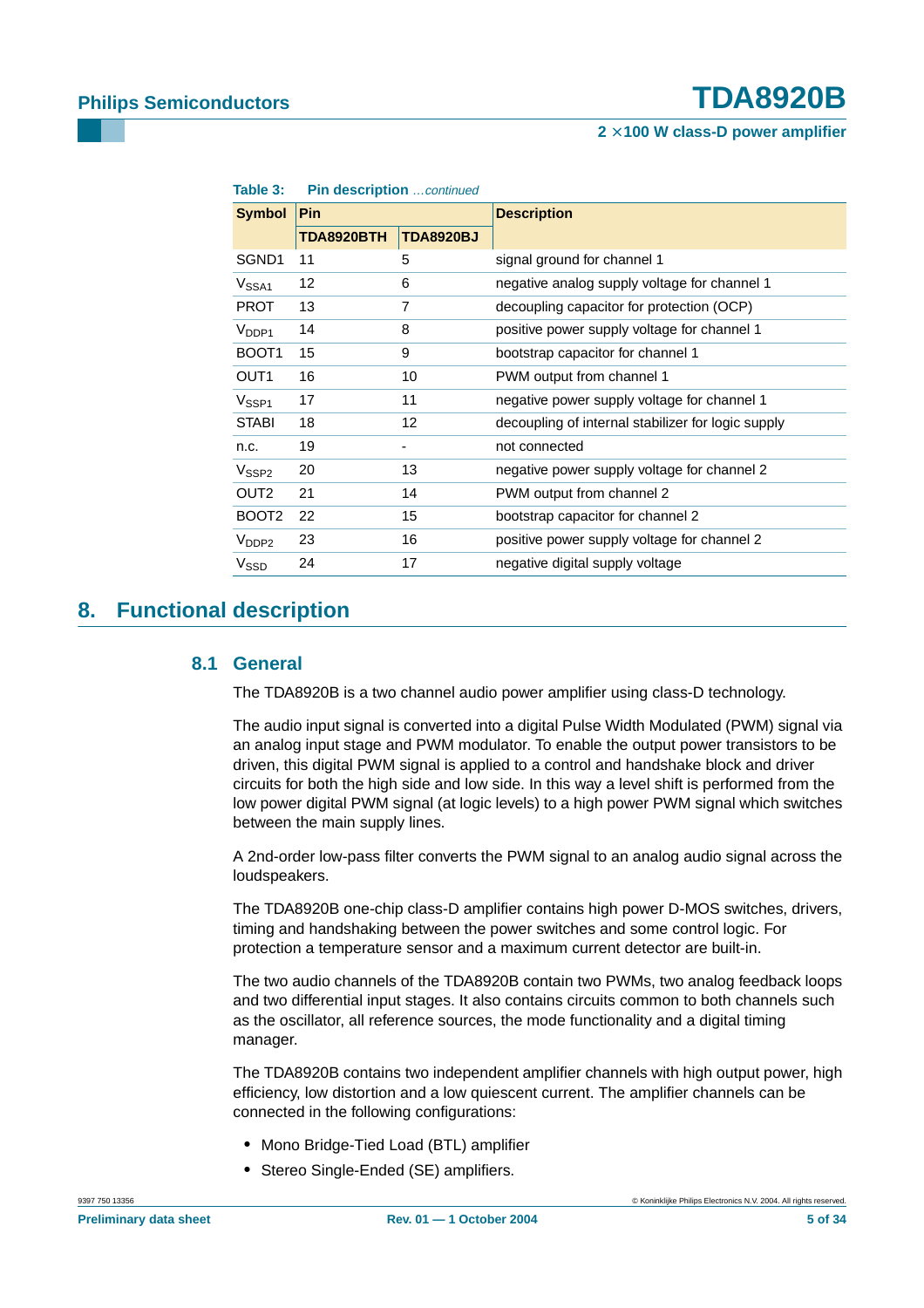The amplifier system can be switched in three operating modes with pin MODE:

- **•** Standby mode; with a very low supply current
- **•** Mute mode; the amplifiers are operational; but the audio signal at the output is suppressed by disabling the VI-converter input stages
- **•** Operating mode; the amplifiers are fully operational with output signal.

To ensure pop-noise free start-up the DC output offset voltage is applied gradually to the output between Mute mode and Operating mode. The bias current setting of the VI converters is related to the voltage on the MODE pin; in Mute mode the bias current setting of the VI converters is zero (VI converters disabled) and in Operating mode the bias current is at maximum. The time constant required to apply the DC output offset voltage gradually between mute and operating can be generated via an RC-network on the MODE pin. An example of a switching circuit for driving pin MODE is illustrated in [Figure](#page-5-0) 4. If the capacitor C is left out of the application the voltage on the MODE pin will be applied with a much smaller time-constant, which might result in audible pop-noises during start-up (depending on DC output offset voltage and used loudspeaker).

In order to fully charge the coupling capacitors at the inputs, the amplifier will remain automatically in the Mute mode before switching to the Operating mode. A complete overview of the start-up timing is given in [Figure](#page-6-0) 5.

<span id="page-5-0"></span>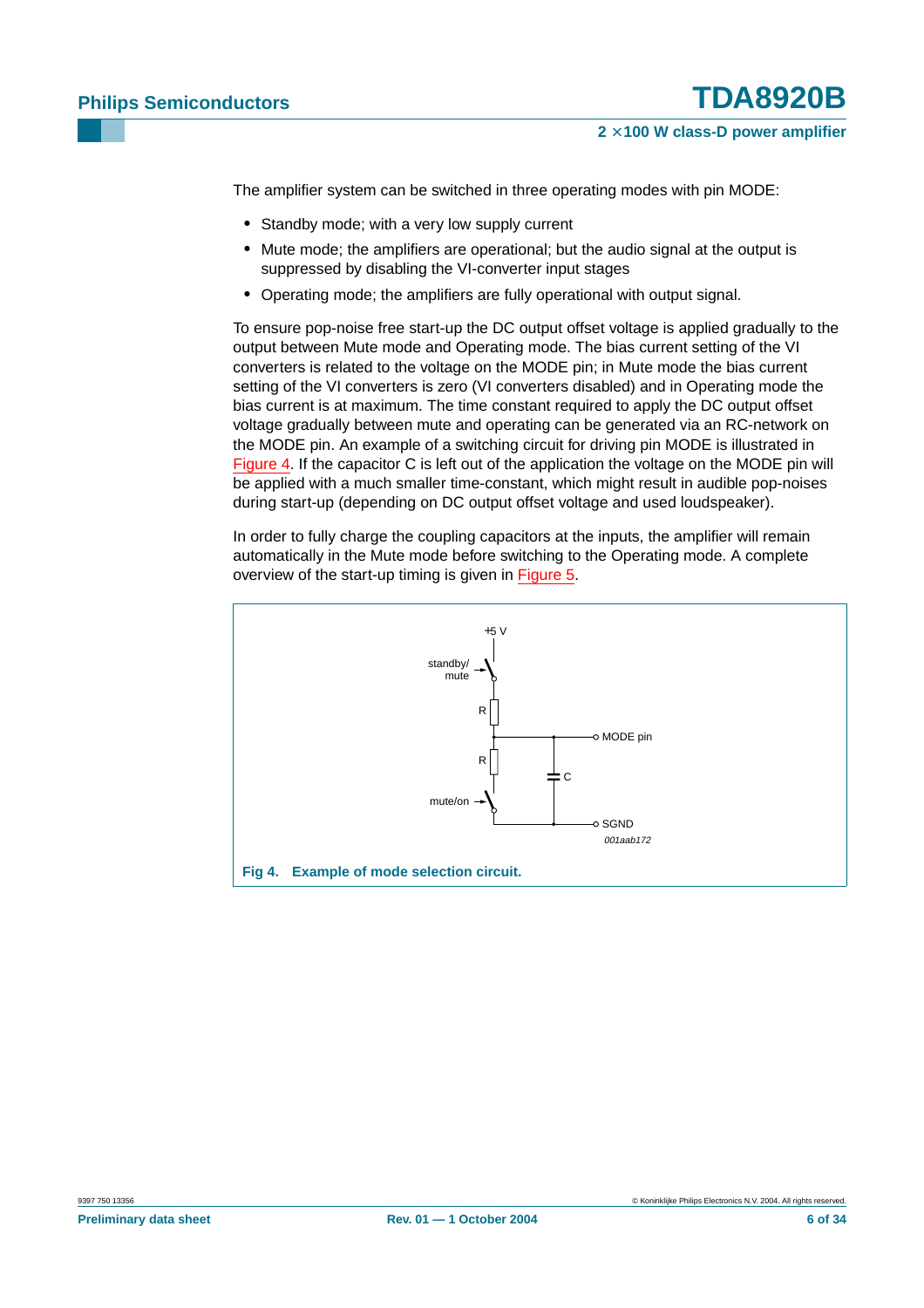<span id="page-6-0"></span>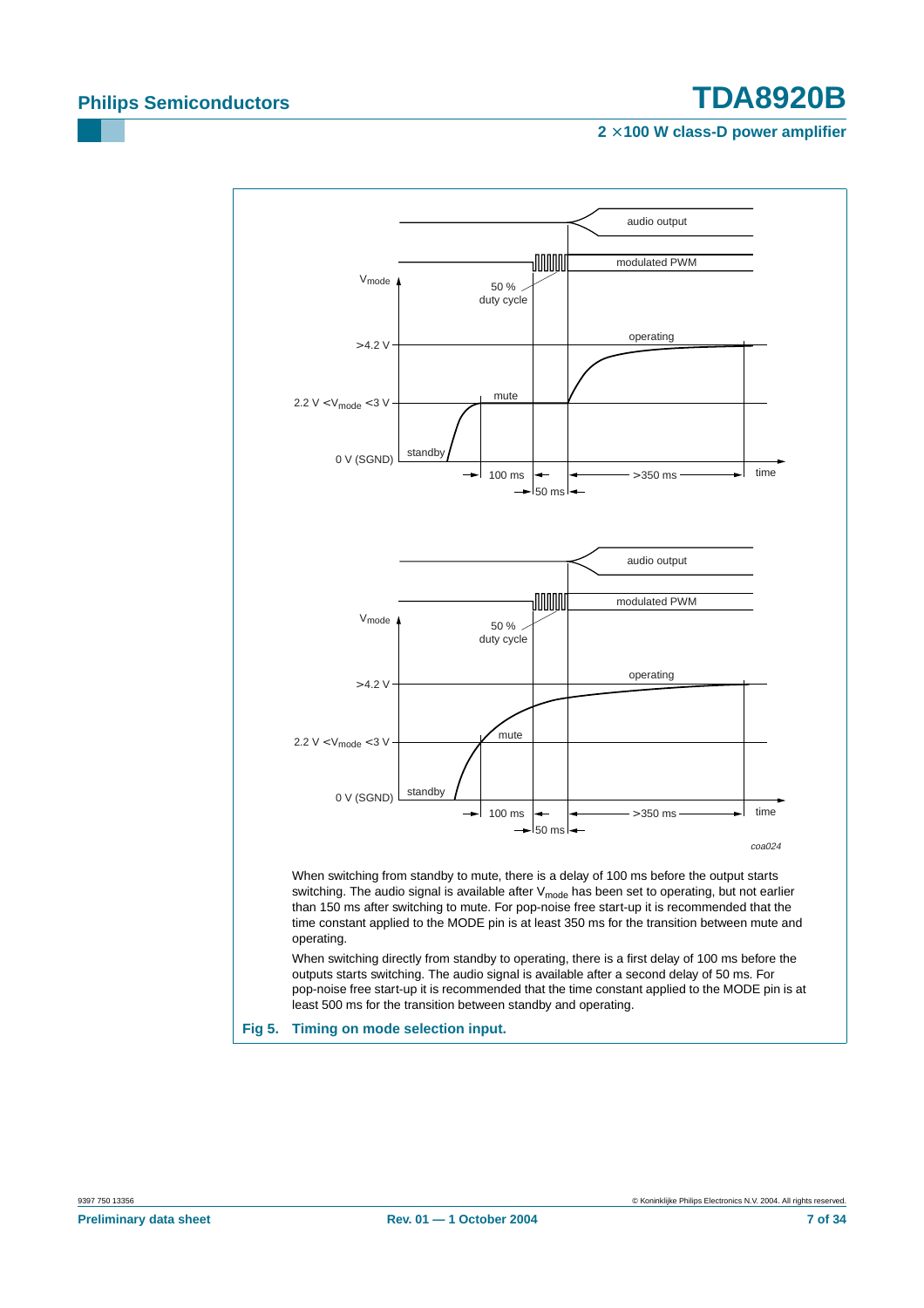#### <span id="page-7-0"></span>**8.2 Pulse width modulation frequency**

The output signal of the amplifier is a PWM signal with a carrier frequency of approximately 317 kHz. Using a 2nd-order LC demodulation filter in the application results in an analog audio signal across the loudspeaker. This switching frequency is fixed by an external resistor  $R_{\text{OSC}}$  connected between pin OSC and  $V_{\text{SSA}}$ . An optimal setting for the carrier frequency is between 300 kHz and 350 kHz.

Using an external resistor of 30 k $\Omega$  on the OSC pin, the carrier frequency is set to 317 kHz.

If two or more class-D amplifiers are used in the same audio application, it is advisable to have all devices operating at the same switching frequency by using an external clock circuit.

#### <span id="page-7-1"></span>**8.3 Protections**

The following protections are included in TDA8920B:

- **•** OverTemperature Protection (OTP)
- **•** OverCurrent Protection (OCP)
- **•** Window Protection (WP)
- **•** Supply voltage protections:
	- **–** UnderVoltage Protection (UVP)
	- **–** OverVoltage Protection (OVP)
	- **–** UnBalance Protection (UBP).

The reaction of the device on the different fault conditions differs per protection:

#### <span id="page-7-2"></span>**8.3.1 OverTemperature Protection (OTP)**

If the junction temperature  $T_i > 150$  °C, then the power stage will shut-down immediately. The power stage will start switching again if the temperature drops to approximately 130 °C, thus there is a hysteresis of approximately 20 °C.

#### <span id="page-7-3"></span>**8.3.2 OverCurrent Protection (OCP)**

When the loudspeaker terminals are short-circuited or if one of the demodulated outputs of the amplifier is short-circuited to one of the supply lines, this will be detected by the OverCurrent Protection (OCP). If the output current exceeds the maximum output current of 8 A, this current will be limited by the amplifier to 8 A while the amplifier outputs remain switching (the amplifier is NOT shut-down completely).

The amplifier can distinguish between an impedance drop of the loudspeaker and low-ohmic short across the load. In the TDA8920B this impedance threshold  $(Z_{th})$ depends on the supply voltage used.

When a short is made across the load causing the impedance to drop below the threshold level  $( $Z_{\text{th}}$ )$  then the amplifier is switched off completely and after a time of 100 ms it will try to restart again. If the short circuit condition is still present after this time this cycle will be repeated. The average dissipation will be low because of this low duty cycle.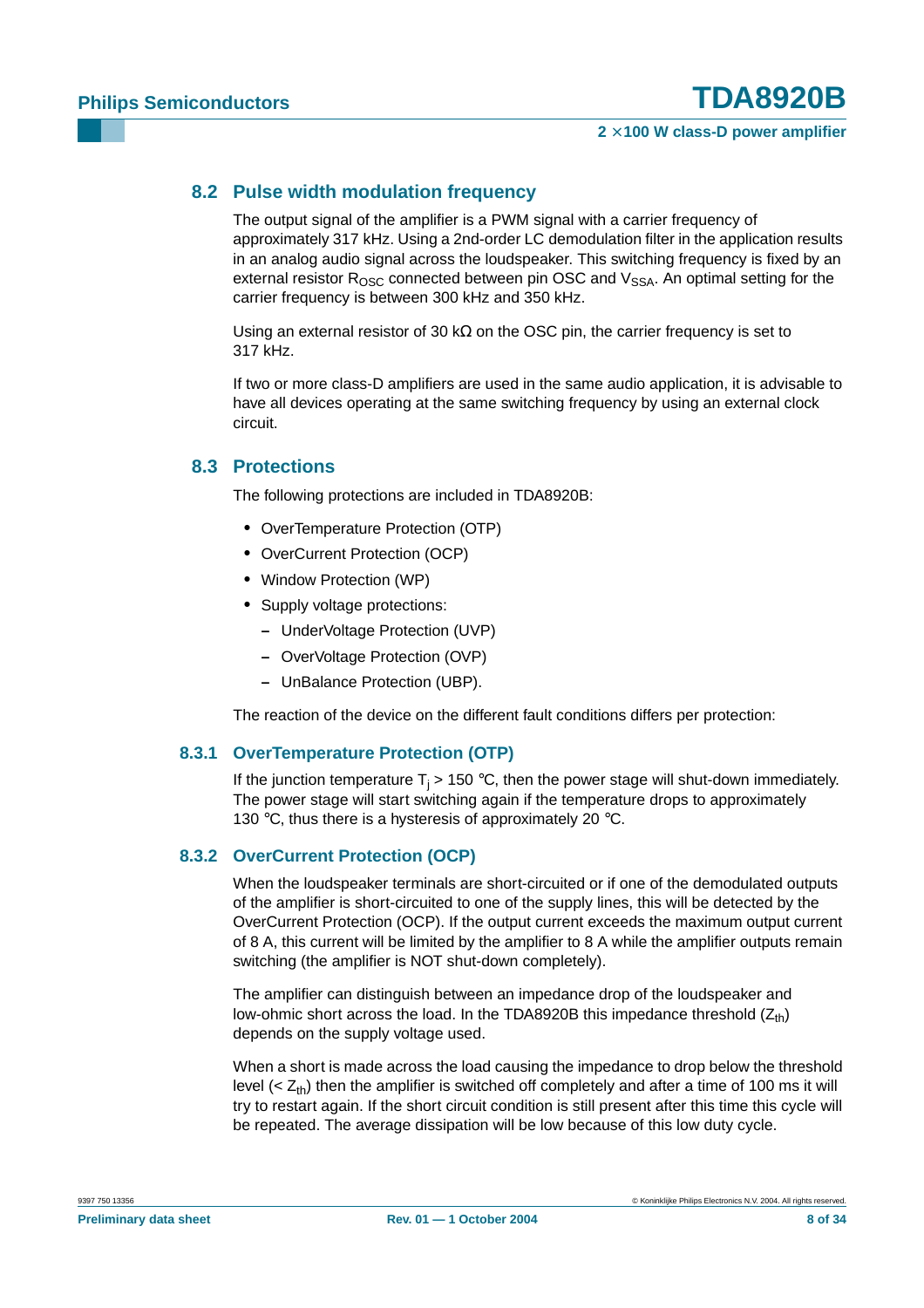In case of an impedance drop (e.g. due to dynamic behavior of the loudspeaker) the same protection will be activated; the maximum output current is again limited to 8 A, but the amplifier will NOT switch-off completely (thus preventing audio holes from occurring). Result will be a clipping output signal without any artefacts.

See also [Section](#page-17-0) 13.6 for more information on this maximum output current limiting feature.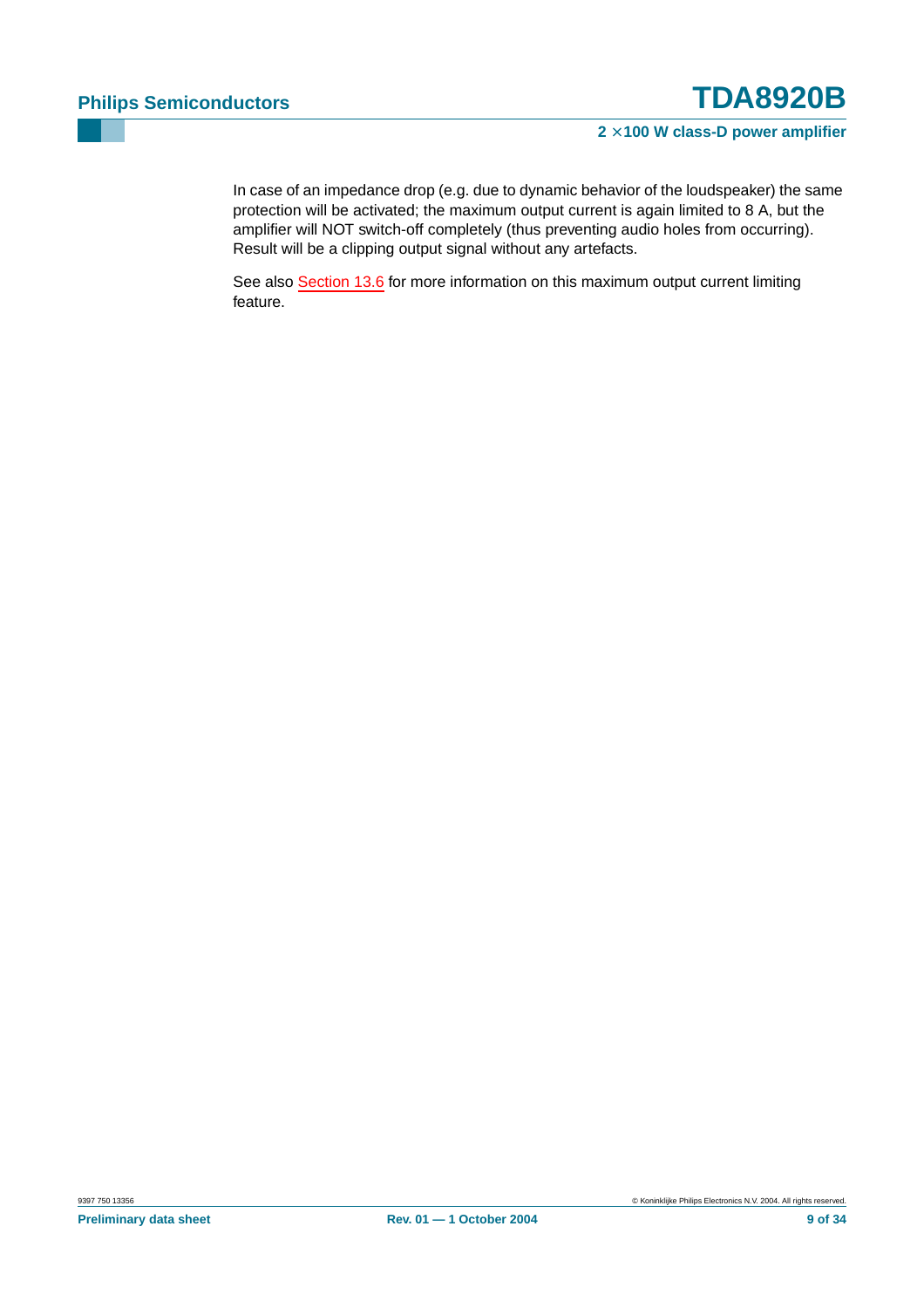#### <span id="page-9-2"></span>**8.3.3 Window Protection (WP)**

During the start-up sequence, when pin MODE is switched from standby to mute, the conditions at the output terminals of the power stage are checked. In the event of a short-circuit at one of the output terminals to  $V_{DD}$  or  $V_{SS}$  the start-up procedure is interrupted and the system waits for open-circuit outputs. Because the test is done before enabling the power stages, no large currents will flow in the event of a short-circuit. This system is called Window Protection (WP) and protects for short-circuits at both sides of the output filter to both supply lines. When there is a short-circuit from the power PWM output of the power stage to one of the supply lines (before the demodulation filter) it will also be detected by the start-up safety test. Practical use of this test feature can be found in detection of short-circuits on the printed-circuit board.

**Remark:** This test is operational during (every) start-up sequence at a transition between Standby and Mute mode. However when the amplifier is completely shut-down due to activation of the OverCurrent Protection (OCP) because a short to one of the supply lines is made, then during restart (after 100 ms) the window protection will be activated. As a result the amplifier will not start-up until the short to the supply lines is removed.

#### <span id="page-9-3"></span>**8.3.4 Supply voltage protections**

If the supply voltage drops below  $\pm$ 12.5 V, the UnderVoltage Protection (UVP) circuit is activated and the system will shut-down correctly. If the internal clock is used, this switch-off will be silent and without pop noise. When the supply voltage rises above the threshold level, the system is restarted again after 100 ms. If the supply voltage exceeds ±33 V the OverVoltage Protection (OVP) circuit is activated and the power stages will shut-down. It is re-enabled as soon as the supply voltage drops below the threshold level. So in this case no timer of 100 ms is started.

An additional UnBalance Protection (UBP) circuit compares the positive analog ( $V<sub>DDA</sub>$ ) and the negative analog ( $V_{SSA}$ ) supply voltages and is triggered if the voltage difference between them exceeds a certain level. This level depends on the sum of both supply voltages. An expression for the unbalanced threshold level is as follows:  $V_{th(ub)} \approx 0.15 \times (V_{DDA} + V_{SSA}).$ 

When the supply voltage difference drops below the threshold level, the system is restarted again after 100 ms.

Example: With a symmetrical supply of  $\pm 30$  V, the protection circuit will be triggered if the unbalance exceeds approximately 9 V; see also [Section](#page-18-0) 13.7.

In [Table](#page-9-1) 4 an overview is given of all protections and the effect on the output signal.

| <b>Protection name</b> | <b>Complete shut-down Restart directly</b> |       | <b>Restart every 100 ms</b> |  |  |  |  |  |
|------------------------|--------------------------------------------|-------|-----------------------------|--|--|--|--|--|
| <b>OTP</b>             |                                            | Y[1]  | N[1]                        |  |  |  |  |  |
| <b>OCP</b>             | N <sup>[2]</sup>                           | Y [2] | N <sup>[2]</sup>            |  |  |  |  |  |
| <b>WP</b>              | Y[3]                                       | v     | N                           |  |  |  |  |  |
| <b>UVP</b>             |                                            | N     |                             |  |  |  |  |  |
| <b>OVP</b>             |                                            | ◡     | N                           |  |  |  |  |  |
| <b>UBP</b>             |                                            | N     |                             |  |  |  |  |  |
|                        |                                            |       |                             |  |  |  |  |  |

<span id="page-9-1"></span>

| <b>Overview protections TDA8920B</b><br>Table 4: |
|--------------------------------------------------|
|--------------------------------------------------|

<span id="page-9-0"></span>[1] Hysteresis of 20 degrees will influence restart timing depending on heatsink size.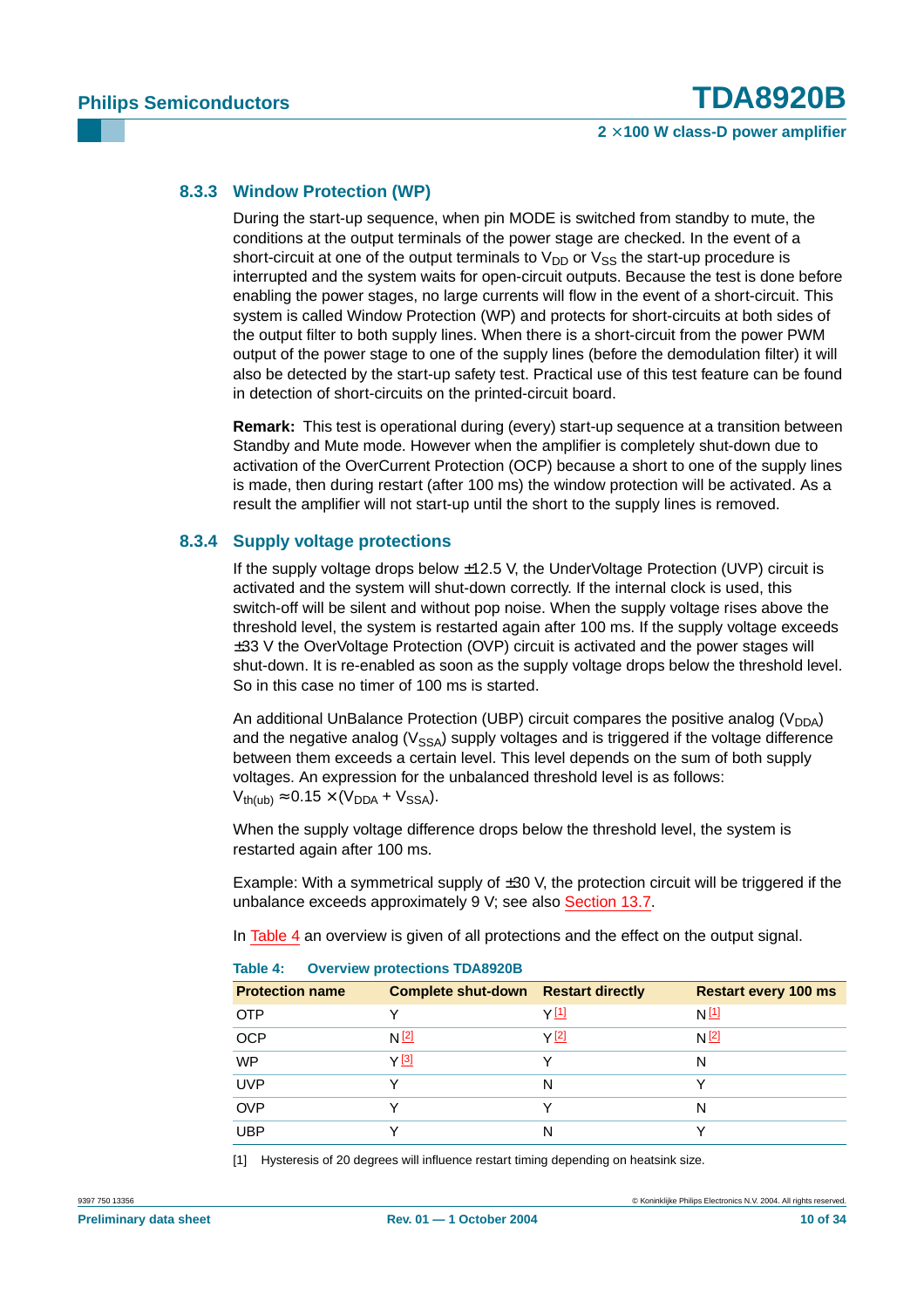- <span id="page-10-0"></span>[2] Only complete shut-down of amplifier if short-circuit impedance is below threshold of 1 Ω. In all other cases current limiting: resulting in clipping output signal.
- <span id="page-10-1"></span>[3] Fault condition detected during (every) transition between standby-to-mute and during restart after activation of OCP (short to one of the supply lines).

### <span id="page-10-4"></span>**8.4 Differential audio inputs**

For a high common mode rejection ratio and a maximum of flexibility in the application, the audio inputs are fully differential. By connecting the inputs anti-parallel the phase of one of the channels can be inverted, so that a load can be connected between the two output filters. In this case the system operates as a mono BTL amplifier and with the same loudspeaker impedance an approximately four times higher output power can be obtained.

The input configuration for a mono BTL application is illustrated in [Figure](#page-10-2) 6.

In the stereo single-ended configuration it is also recommended to connect the two differential inputs in anti-phase. This has advantages for the current handling of the power supply at low signal frequencies.



## <span id="page-10-5"></span>**9. Limiting values**

#### <span id="page-10-2"></span>**Table 5: Limiting values**

In accordance with the Absolute Maximum Rating System (IEC 60134).

| <b>Symbol</b>                | <b>Parameter</b>                         | <b>Conditions</b>                  | <b>Min</b>    | <b>Max</b> | <b>Unit</b> |
|------------------------------|------------------------------------------|------------------------------------|---------------|------------|-------------|
| V <sub>Р</sub>               | supply voltage                           |                                    | -             | ±30        | v           |
| <b>I</b> ORM                 | repetitive peak current in<br>output pin | maximum output<br>current limiting | $\boxed{1}$ 8 | ٠          | A           |
| ${\mathsf T}_{\textsf{stg}}$ | storage temperature                      |                                    | $-55$         | $+150$     | °C          |
| $\mathsf{T}_{\mathsf{amb}}$  | ambient temperature                      |                                    | $-40$         | $+85$      | °C          |
| т.                           | junction temperature                     |                                    | -             | 150        | °C          |

<span id="page-10-3"></span>[1] Current limiting concept. See also [Section](#page-17-0) 13.6.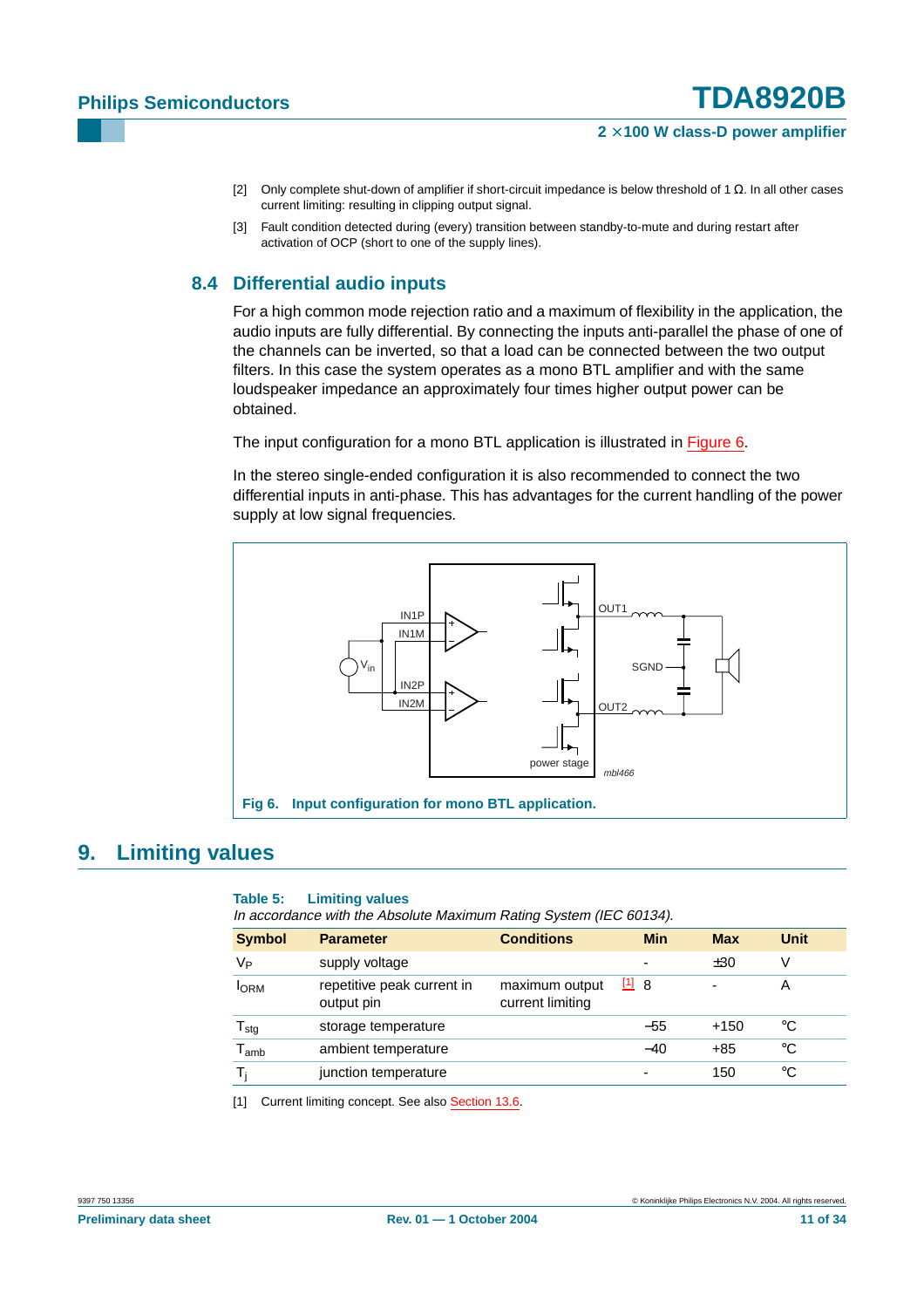# <span id="page-11-1"></span>**10. Thermal characteristics**

| <b>Symbol</b> | <b>Parameter</b>                            | <b>Conditions</b> | <b>Typ</b>  | <b>Unit</b> |
|---------------|---------------------------------------------|-------------------|-------------|-------------|
| $R_{th(i-a)}$ | thermal resistance from junction to ambient |                   | $\boxed{1}$ |             |
|               | TDA8920BTH                                  | in free air       | 35          | K/W         |
|               | <b>TDA8920BJ</b>                            | in free air       | 35          | K/W         |
| $R_{th(i-c)}$ | thermal resistance from junction to case    |                   | $\boxed{1}$ |             |
|               | TDA8920BTH                                  |                   | 1.3         | K/W         |
|               | TDA8920BJ                                   |                   | 1.3         | K/W         |

# <span id="page-11-2"></span><span id="page-11-0"></span>**11. Static characteristics**

#### **Table 7: Static characteristics**

 $V_P = \pm 27$  V;  $f_{osc} = 317$  kHz;  $T_{amb} = 25$  °C; unless otherwise specified.

| <b>Symbol</b>                         | <b>Parameter</b>                             | <b>Conditions</b>                                        |               | <b>Min</b>               | <b>Typ</b>               | <b>Max</b>               | <b>Unit</b> |
|---------------------------------------|----------------------------------------------|----------------------------------------------------------|---------------|--------------------------|--------------------------|--------------------------|-------------|
| <b>Supply</b>                         |                                              |                                                          |               |                          |                          |                          |             |
| $V_{P}$                               | supply voltage                               |                                                          | $[1]$         | ±12.5                    | ±27                      | ±30                      | $\vee$      |
| $I_{q(tot)}$                          | total quiescent supply current               | no load, no filter; no<br>snubber network connected      |               |                          | 50                       | 65                       | mA          |
| $I_{\text{stb}}$                      | standby supply current                       |                                                          |               | $\overline{\phantom{a}}$ | 150                      | 500                      | μA          |
| Mode select input; pin MODE           |                                              |                                                          |               |                          |                          |                          |             |
| $V_{I}$                               | input voltage                                |                                                          | $\boxed{2}$ 0 |                          | $\blacksquare$           | 6                        | $\vee$      |
| I <sub>I</sub>                        | input current                                | $V_1 = 5.5 V$                                            |               |                          | 100                      | 300                      | μA          |
| $V_{\text{stb}}$                      | input voltage for Standby mode               |                                                          | $[2][3]$      | $\Omega$                 | $\blacksquare$           | 0.8                      | $\vee$      |
| V <sub>mute</sub>                     | input voltage for Mute mode                  |                                                          | $[2] [3]$     | 2.2                      | $\blacksquare$           | 3.0                      | $\vee$      |
| $V_{on}$                              | input voltage for Operating mode             |                                                          | $[2] [3]$     | 4.2                      | $\blacksquare$           | 6                        | $\vee$      |
|                                       | Audio inputs; pins IN1M, IN1P, IN2P and IN2M |                                                          |               |                          |                          |                          |             |
| $V_{I}$                               | DC input voltage                             |                                                          | $\boxed{2}$ . |                          | $\mathbf 0$              | $\overline{\phantom{m}}$ | $\vee$      |
| Amplifier outputs; pins OUT1 and OUT2 |                                              |                                                          |               |                          |                          |                          |             |
| V <sub>OO(SE)(mute)</sub> I           | mute SE output offset voltage                |                                                          |               | $\overline{\phantom{a}}$ | $\overline{\phantom{a}}$ | 15                       | mV          |
| $ V_{\text{OO(SE)(on)}} $             | operating SE output offset voltage           |                                                          | $[4]$ $-$     |                          | ä,                       | 150                      | mV          |
| V <sub>OO(BTL)(mute)</sub> l          | mute BTL output offset voltage               |                                                          |               | $\overline{\phantom{a}}$ | $\overline{\phantom{a}}$ | 21                       | mV          |
| $ V_{OO(BTL)(on)} $                   | operating BTL output offset voltage          |                                                          | $[4]$         |                          | ÷,                       | 210                      | mV          |
| <b>Stabilizer output; pin STABI</b>   |                                              |                                                          |               |                          |                          |                          |             |
| $V_{o(stat)}$                         | stabilizer output voltage                    | mute and operating;<br>with respect to V <sub>SSP1</sub> |               | 11                       | 12.5                     | 15                       | $\vee$      |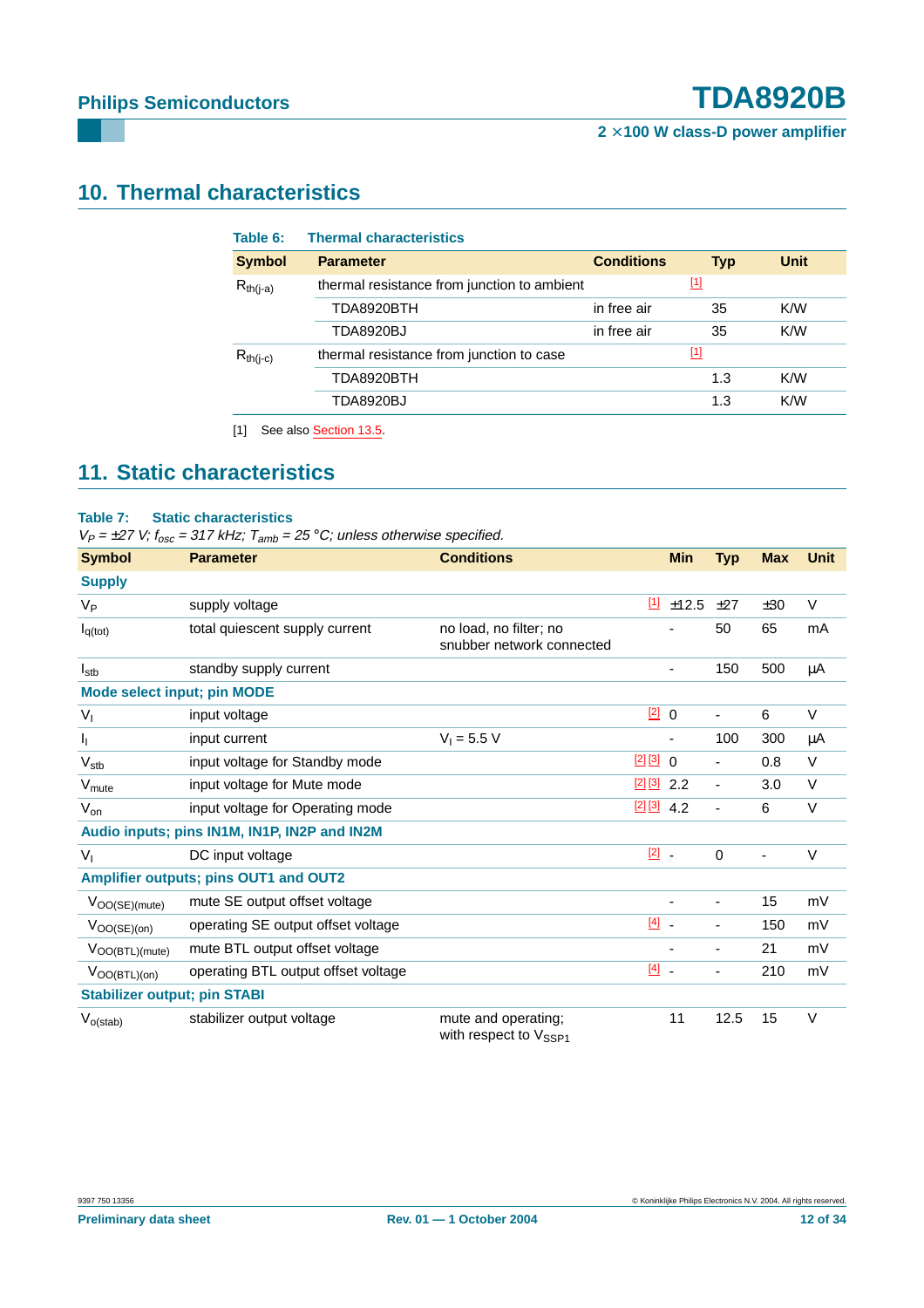#### **Table 7: Static characteristics** …continued

 $V_P = \pm 27$  V;  $f_{osc} = 317$  kHz;  $T_{amb} = 25$  °C; unless otherwise specified.

| <b>Symbol</b>                 | <b>Parameter</b>                     | <b>Conditions</b> | <b>Min</b>               | Typ  | <b>Max</b>               | <b>Unit</b> |
|-------------------------------|--------------------------------------|-------------------|--------------------------|------|--------------------------|-------------|
| <b>Temperature protection</b> |                                      |                   |                          |      |                          |             |
| <sup>1</sup> prot             | temperature protection activation    |                   |                          | 150. | $\overline{\phantom{0}}$ |             |
| <sup>I</sup> hys              | hysteresis on temperature protection |                   | $\overline{\phantom{a}}$ | 20.  | $\overline{\phantom{0}}$ |             |

<span id="page-12-0"></span>[1] The circuit is DC adjusted at  $V_P = \pm 12.5$  V to  $\pm 30$  V.

<span id="page-12-1"></span>[2] With respect to SGND (0 V).

<span id="page-12-2"></span>[3] The transition between Standby and Mute mode contain hysteresis, while the slope of the transition between Mute and Operating mode is determined by the time-constant on the MODE pin; see [Figure](#page-12-4) 7.

<span id="page-12-3"></span>[4] DC output offset voltage is applied to the output during the transition between Mute and Operating mode in a gradual way. The slope of the dV/dt caused by any DC output offset is determined by the time-constant on the MODE pin.



## <span id="page-12-6"></span>**12. Dynamic characteristics**

### <span id="page-12-4"></span>**12.1 Switching characteristics**

#### <span id="page-12-5"></span>**Table 8: Switching characteristics**

 $V_{DD} = \pm 27$  V;  $T_{amb} = 25$  °C; unless otherwise specified.

| <b>Symbol</b>                                    | <b>Parameter</b>                      | <b>Conditions</b>               | <b>Min</b>   | <b>Typ</b>               | <b>Max</b>     | <b>Unit</b> |  |  |  |
|--------------------------------------------------|---------------------------------------|---------------------------------|--------------|--------------------------|----------------|-------------|--|--|--|
|                                                  | Internal oscillator                   |                                 |              |                          |                |             |  |  |  |
| $f_{\rm osc}$                                    | typical internal oscillator frequency | $R_{\rm OSC}$ = 30.0 k $\Omega$ | 290          | 317                      | 344            | kHz         |  |  |  |
| $f_{\text{osc(int)}}$                            | internal oscillator frequency range   |                                 | 210          | $\overline{\phantom{a}}$ | 600            | kHz         |  |  |  |
| <b>External oscillator or frequency tracking</b> |                                       |                                 |              |                          |                |             |  |  |  |
| V <sub>OSC</sub>                                 | high-level voltage on pin OSC         |                                 | $SGND + 4.5$ | $SGND + 5$               | $SGND + 6$     | V           |  |  |  |
| $V_{\text{OSC(trip)}}$                           | trip level for tracking on pin OSC    |                                 | -            | $SGND + 2.5$             | $\blacksquare$ | V           |  |  |  |
| $f_{\sf track}$                                  | frequency range for tracking          |                                 | 210          | ٠                        | 600            | kHz         |  |  |  |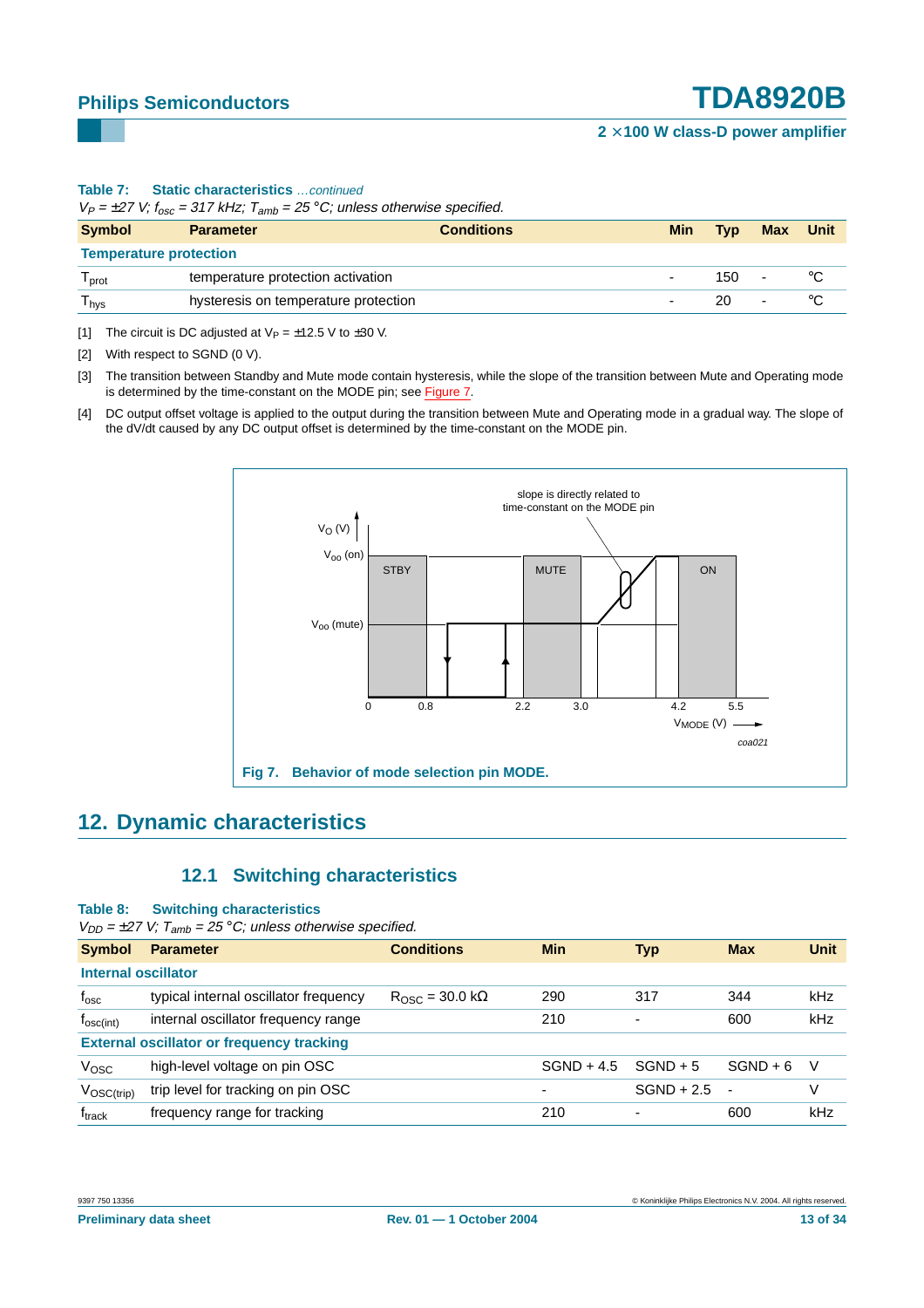### **12.2 Stereo and dual SE application**

<span id="page-13-8"></span>**Table 9: Stereo and dual SE application characteristics**

 $V_P = \pm 27$  V;  $R_L = 4 \Omega$ ;  $f_i = 1$  kHz;  $f_{osc} = 317$  kHz;  $R_{sL} < 0.1 \Omega$   $\frac{[1]}{2}$  $\frac{[1]}{2}$  $\frac{[1]}{2}$ ;  $T_{amb} = 25$  °C; unless otherwise specified.

| <b>Symbol</b>        | <b>Parameter</b>                | <b>Conditions</b>                   |               | <b>Min</b>               | <b>Typ</b>     | <b>Max</b>                   | <b>Unit</b> |
|----------------------|---------------------------------|-------------------------------------|---------------|--------------------------|----------------|------------------------------|-------------|
| $P_0$                | output power                    | $R_L = 3 \Omega$ ; $V_P = \pm 27 V$ | $[2]$         |                          |                |                              |             |
|                      |                                 | $THD = 0.5 %$                       |               | ÷,                       | 87             | $\frac{1}{2}$                | W           |
|                      |                                 | $THD = 10 \%$                       |               | $\overline{\phantom{0}}$ | 110            | ÷,                           | W           |
|                      |                                 | $R_L = 4 \Omega$ ; $V_P = \pm 27 V$ | $[2]$         |                          |                |                              |             |
|                      |                                 | $THD = 0.5 %$                       |               |                          | 69             | ÷,                           | W           |
|                      |                                 | $THD = 10 \%$                       |               | $\overline{\phantom{0}}$ | 86             | $\blacksquare$               | W           |
|                      |                                 | $R_L = 6 \Omega$ ; $V_P = \pm 27 V$ | $[2]$         |                          |                |                              |             |
|                      |                                 | $THD = 0.5 %$                       |               | $\overline{\phantom{0}}$ | 48             | $\overline{\phantom{a}}$     | W           |
|                      |                                 | $THD = 10 \%$                       |               |                          | 60             | $\blacksquare$               | W           |
|                      |                                 | $R_L = 8 \Omega$ ; $V_P = \pm 27 V$ | $[2]$         |                          |                |                              |             |
|                      |                                 | $THD = 0.5 %$                       |               | $\overline{\phantom{0}}$ | 36             | $\blacksquare$               | W           |
|                      |                                 | $THD = 10 \%$                       |               |                          | 45             | $\blacksquare$               | W           |
| <b>THD</b>           | total harmonic distortion       | $P_0 = 1 W$                         | $[3]$         |                          |                |                              |             |
|                      |                                 | $f_i = 1$ kHz                       |               | $\overline{\phantom{0}}$ | 0.02           | 0.05                         | $\%$        |
|                      |                                 | $f_i = 6$ kHz                       |               | L,                       | 0.03           | $\blacksquare$               | $\%$        |
| $G_{\nu(cl)}$        | closed loop voltage gain        |                                     |               | 29                       | 30             | 31                           | dB          |
| <b>SVRR</b>          | supply voltage ripple rejection | operating                           | $[4]$         |                          |                |                              |             |
|                      |                                 | $f_i = 100$ Hz                      |               |                          | 55             | $\qquad \qquad \blacksquare$ | dB          |
|                      |                                 | $f_i = 1$ kHz                       |               | 40                       | 50             | $\blacksquare$               | dB          |
|                      |                                 | mute; $f_i = 100$ Hz                | $[4]$ .       |                          | 55             | $\qquad \qquad \blacksquare$ | dB          |
|                      |                                 | standby; $f_i = 100$ Hz             | $[4]$ .       |                          | 80             | $\blacksquare$               | dB          |
| $ Z_i $              | input impedance                 |                                     |               | 45                       | 68             | $\blacksquare$               | $k\Omega$   |
| $V_{n(o)}$           | noise output voltage            | operating                           |               |                          |                |                              |             |
|                      |                                 | $R_s = 0 \Omega$                    | $\boxed{5}$ . |                          | 210            | $\blacksquare$               | $\mu V$     |
|                      |                                 | mute                                | $[6]$ .       |                          | 160            | $\blacksquare$               | μV          |
| $\alpha_{\text{cs}}$ | channel separation              |                                     | $\boxed{7}$ . |                          | 70             | $\frac{1}{2}$                | dB          |
| $ \Delta G_{V} $     | channel unbalance               |                                     |               | ÷,                       | $\blacksquare$ | 1                            | dB          |
| $V_{o(mute)}$        | output signal in mute           |                                     | $[8]$ .       |                          | 100            | $\blacksquare$               | $\mu V$     |
| <b>CMRR</b>          | common mode rejection ratio     | $V_{i(CM)} = 1$ V (RMS)             |               | ÷,                       | 75             | ÷,                           | dB          |

<span id="page-13-0"></span> $\begin{bmatrix} 1 \end{bmatrix}$  R<sub>sL</sub> is the series resistance of inductor of low-pass LC filter in the application.

<span id="page-13-1"></span>[2] Output power is measured indirectly; based on R<sub>DSon</sub> measurement. See also [Section](#page-15-0) 13.3.

<span id="page-13-2"></span>[3] Total harmonic distortion is measured in a bandwidth of 22 Hz to 20 kHz, using AES17 20 kHz brickwall filter. Maximum limit is guaranteed but may not be 100 % tested.

<span id="page-13-3"></span>[4]  $V_{\text{ripole}} = V_{\text{ripole(max)}} = 2 \text{ V (p-p)}$ ;  $R_s = 0 \Omega$ .

<span id="page-13-4"></span>[5] B = 22 Hz to 20 kHz, using AES17 20 kHz brickwall filter.

<span id="page-13-5"></span> $[6]$  B = 22 Hz to 22 kHz, using AES17 20 kHz brickwall filter; independent of R<sub>s</sub>.

<span id="page-13-6"></span>[7]  $P_0 = 1$  W;  $R_s = 0$  Ω;  $f_i = 1$  kHz.

<span id="page-13-7"></span>[8]  $V_i = V_{i(max)} = 1$  V (RMS);  $f_i = 1$  kHz.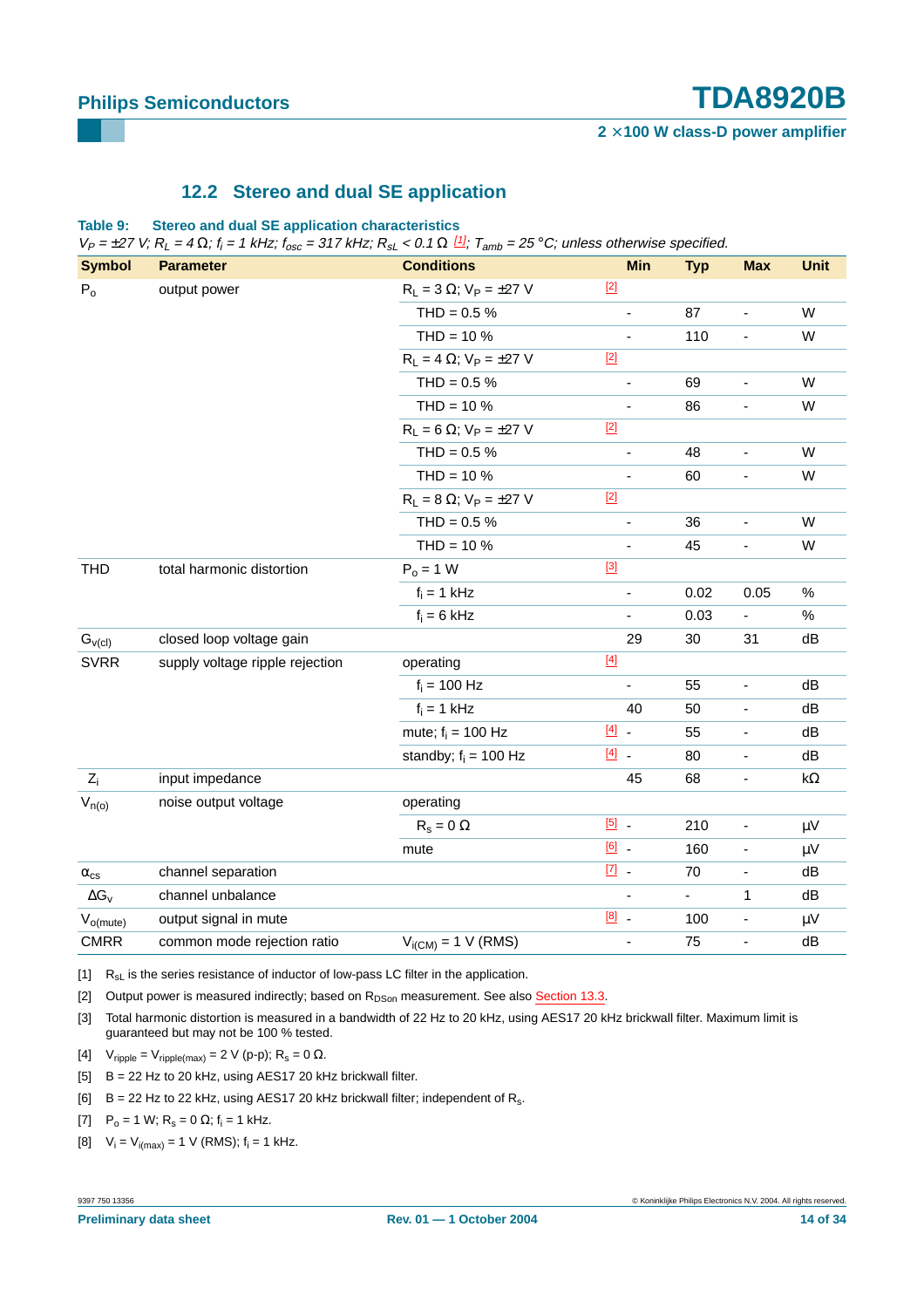#### **12.3 Mono BTL application**

#### <span id="page-14-7"></span>**Table 10: Mono BTL application characteristics**

 $V_P = \pm 27$  V;  $R_L = 8 \Omega$ ;  $f_i = 1$  kHz;  $f_{osc} = 317$  kHz;  $R_{sL} < 0.1 \Omega$   $\frac{[1]}{3}$  $\frac{[1]}{3}$  $\frac{[1]}{3}$ ;  $T_{amb} = 25$  °C; unless otherwise specified.

| <b>Symbol</b>                                    | <b>Parameter</b>                | <b>Conditions</b>                   |               | <b>Min</b>               | <b>Typ</b> | <b>Max</b>               | <b>Unit</b> |
|--------------------------------------------------|---------------------------------|-------------------------------------|---------------|--------------------------|------------|--------------------------|-------------|
| $P_0$                                            | output power                    | $R_L = 6 \Omega$ ; $V_P = \pm 27 V$ | $[2]$         |                          |            |                          |             |
|                                                  |                                 | $THD = 0.5 %$                       |               | $\overline{\phantom{a}}$ | 174        | $\blacksquare$           | W           |
|                                                  |                                 | $THD = 10 %$                        |               | $\overline{\phantom{a}}$ | 210        | $\overline{\phantom{a}}$ | W           |
|                                                  |                                 | $R_L = 8 \Omega$ ; $V_P = \pm 27 V$ | $[2]$         |                          |            |                          |             |
|                                                  |                                 | THD = $0.5%$                        |               | $\overline{\phantom{a}}$ | 138        | $\blacksquare$           | W           |
|                                                  |                                 | $THD = 10 %$                        |               | $\overline{\phantom{a}}$ | 173        | $\overline{\phantom{a}}$ | W           |
| <b>THD</b>                                       | total harmonic distortion       | $P_0 = 1 W$                         | $[3]$         |                          |            |                          |             |
|                                                  |                                 | $f_i = 1$ kHz                       |               | $\overline{\phantom{a}}$ | 0.02       | 0.05                     | %           |
|                                                  |                                 | $f_i = 6$ kHz                       |               | $\overline{\phantom{a}}$ | 0.03       | $\blacksquare$           | %           |
| $G_{\scriptscriptstyle V\left(\text{cl}\right)}$ | closed loop voltage gain        |                                     |               | 35                       | 36         | 37                       | dB          |
| <b>SVRR</b>                                      | supply voltage ripple rejection | operating                           | $[4]$         |                          |            |                          |             |
|                                                  |                                 | $f_i = 100$ Hz                      |               | $\overline{\phantom{a}}$ | 80         | $\overline{\phantom{a}}$ | dB          |
|                                                  |                                 | $f_i = 1$ kHz                       |               | 70                       | 80         | $\overline{\phantom{a}}$ | dB          |
|                                                  |                                 | mute; $f_i = 100$ Hz                | $[4]$         |                          | 80         | $\blacksquare$           | dB          |
|                                                  |                                 | standby; $f_i = 100$ Hz             | $[4]$         |                          | 80         | $\overline{\phantom{a}}$ | dB          |
| $ Z_i $                                          | input impedance                 |                                     |               | 22                       | 34         | $\overline{\phantom{a}}$ | kΩ          |
| $V_{n(o)}$                                       | noise output voltage            | operating                           |               |                          |            |                          |             |
|                                                  |                                 | $R_s = 0 \Omega$                    | $[5]$ .       |                          | 300        | $\blacksquare$           | $\mu$ V     |
|                                                  |                                 | mute                                | $[6]$ .       |                          | 220        | $\overline{\phantom{a}}$ | μV          |
| $V_{o(mute)}$                                    | output signal in mute           |                                     | $\boxed{7}$ . |                          | 200        | $\overline{\phantom{a}}$ | $\mu$ V     |
| <b>CMRR</b>                                      | common mode rejection ratio     | $V_{i(CM)} = 1$ V (RMS)             |               | -                        | 75         | $\blacksquare$           | dB          |

<span id="page-14-0"></span> $[1]$  R<sub>sL</sub> is the series resistance of inductor of low-pass LC filter in the application.

<span id="page-14-1"></span>[2] Output power is measured indirectly; based on R<sub>DSon</sub> measurement. See also [Section](#page-15-0) 13.3.

<span id="page-14-2"></span>[3] Total harmonic distortion is measured in a bandwidth of 22 Hz to 20 kHz, using an AES17 20 kHz brickwall filter. Maximum limit is guaranteed but may not be 100 % tested.

<span id="page-14-3"></span>[4]  $V_{\text{ripole}} = V_{\text{ripole(max)}} = 2 \text{ V (p-p)}$ ;  $R_s = 0 \Omega$ .

<span id="page-14-4"></span>[5] B = 22 Hz to 20 kHz, using an AES17 20 kHz brickwall filter.

<span id="page-14-5"></span> $[6]$  B = 22 Hz to 20 kHz, using an AES17 20 kHz brickwall filter; independent of R<sub>s</sub>.

<span id="page-14-6"></span>[7]  $V_i = V_{i(max)} = 1$  V (RMS);  $f_i = 1$  kHz.

# <span id="page-14-9"></span><span id="page-14-8"></span>**13. Application information**

#### **13.1 BTL application**

When using the power amplifier in a mono BTL application the inputs of both channels must be connected in parallel and the phase of one of the inputs must be inverted (see [Figure](#page-10-2) 6). In principle the loudspeaker can be connected between the outputs of the two single-ended demodulation filters.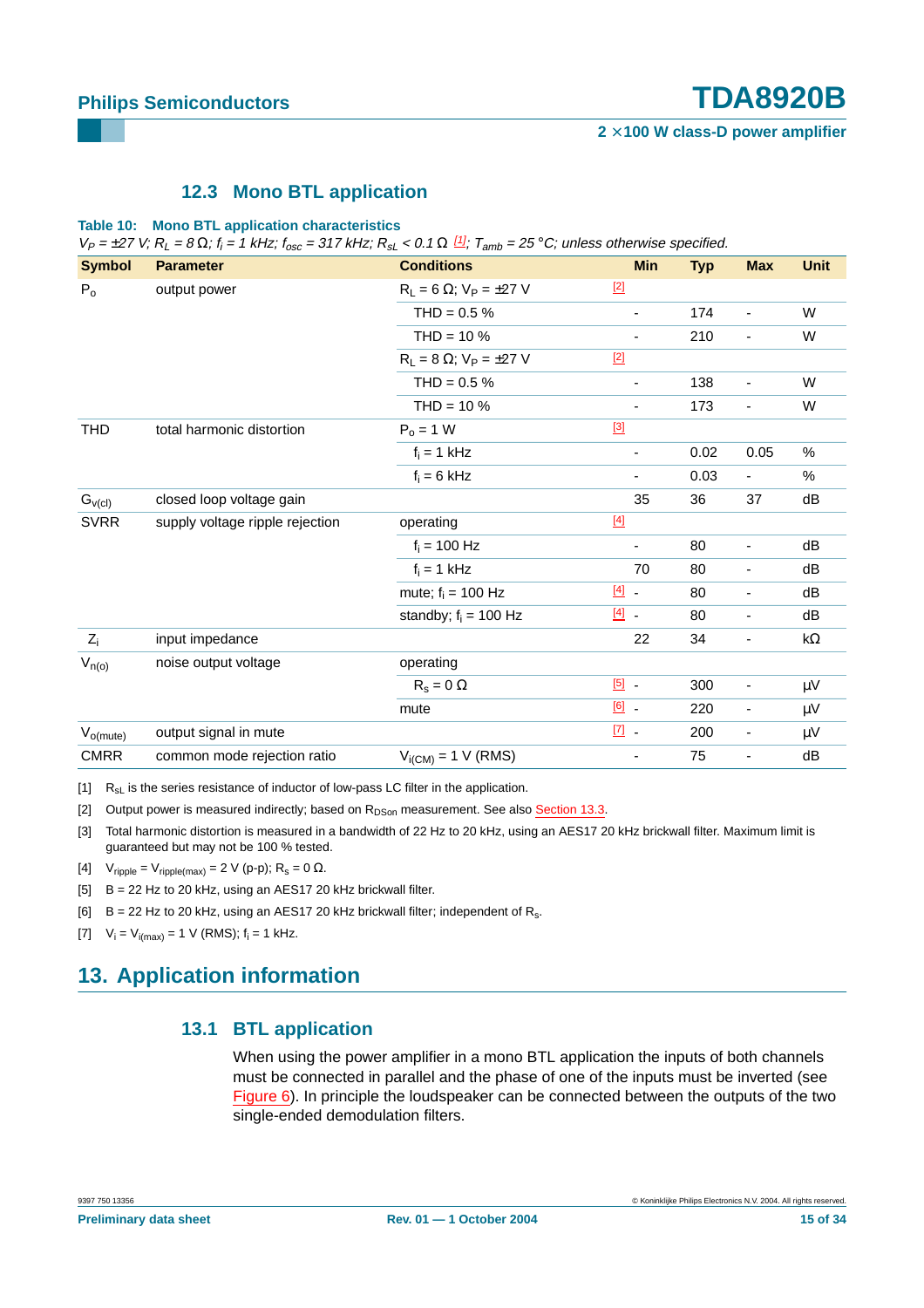#### <span id="page-15-1"></span>**13.2 MODE pin**

For pop-noise free start-up an RC time-constant must be applied on the MODE pin. The bias-current setting of the VI-converter input is directly related to the voltage on the MODE pin. In turn the bias-current setting of the VI converters is directly related to the DC output offset voltage. Thus a slow dV/dt on the MODE pin results in a slow dV/dt for the DC output offset voltage, resulting in pop-noise free start-up. A time-constant of 500 ms is sufficient to quarantee pop-noise free start-up (see also [Figure](#page-5-0) 4, [5](#page-6-0) and [7\)](#page-12-4).

#### <span id="page-15-0"></span>**13.3 Output power estimation**

The achievable output powers in several applications (SE and BTL) can be estimated using the following expressions:

SE:

$$
P_{o(1\%)} = \frac{\left[\frac{R_L}{R_L + 0.4} \times V_P \times (1 - t_{min} \times f_{osc})\right]^2}{2 \times R_L}
$$
\n(1)

Maximum current (internally limited to 8 A):

$$
I_{o(\text{peak})} = \frac{V_P \times (1 - t_{\text{min}} \times f_{\text{osc}})}{R_L + 0.4} \tag{2}
$$

BTL:

$$
P_{o(I\%)} = \frac{\left[\frac{R_L}{R_L + 0.8} \times 2V_P \times (1 - t_{min} \times f_{osc})\right]^2}{2 \times R_L}
$$
(3)

Maximum current (internally limited to 8 A):

$$
I_{o(\text{peak})} = \frac{2V_p \times (1 - t_{\text{min}} \times f_{\text{osc}})}{R_L + 0.8}
$$
\n<sup>(4)</sup>

Variables:

 $R_L$  = load impedance

 $f_{osc}$  = oscillator frequency

 $t_{\text{min}}$  = minimum pulse width (typical 150 ns)

 $V_P$  = single-sided supply voltage (so, if supply is  $\pm 30$  V symmetrical, then  $V_P$  = 30 V)

 $P_{o(1\%)}$  = output power just at clipping

 $P_{o(10\%)}$  = output power at THD = 10 %

 $P_{o(10\%)} = 1.24 \times P_{o(1\%)}$ .

### <span id="page-15-2"></span>**13.4 External clock**

When using an external clock the following accuracy of the duty cycle of the external clock has to be taken into account:  $47.5\% < \delta < 52.5\%$ .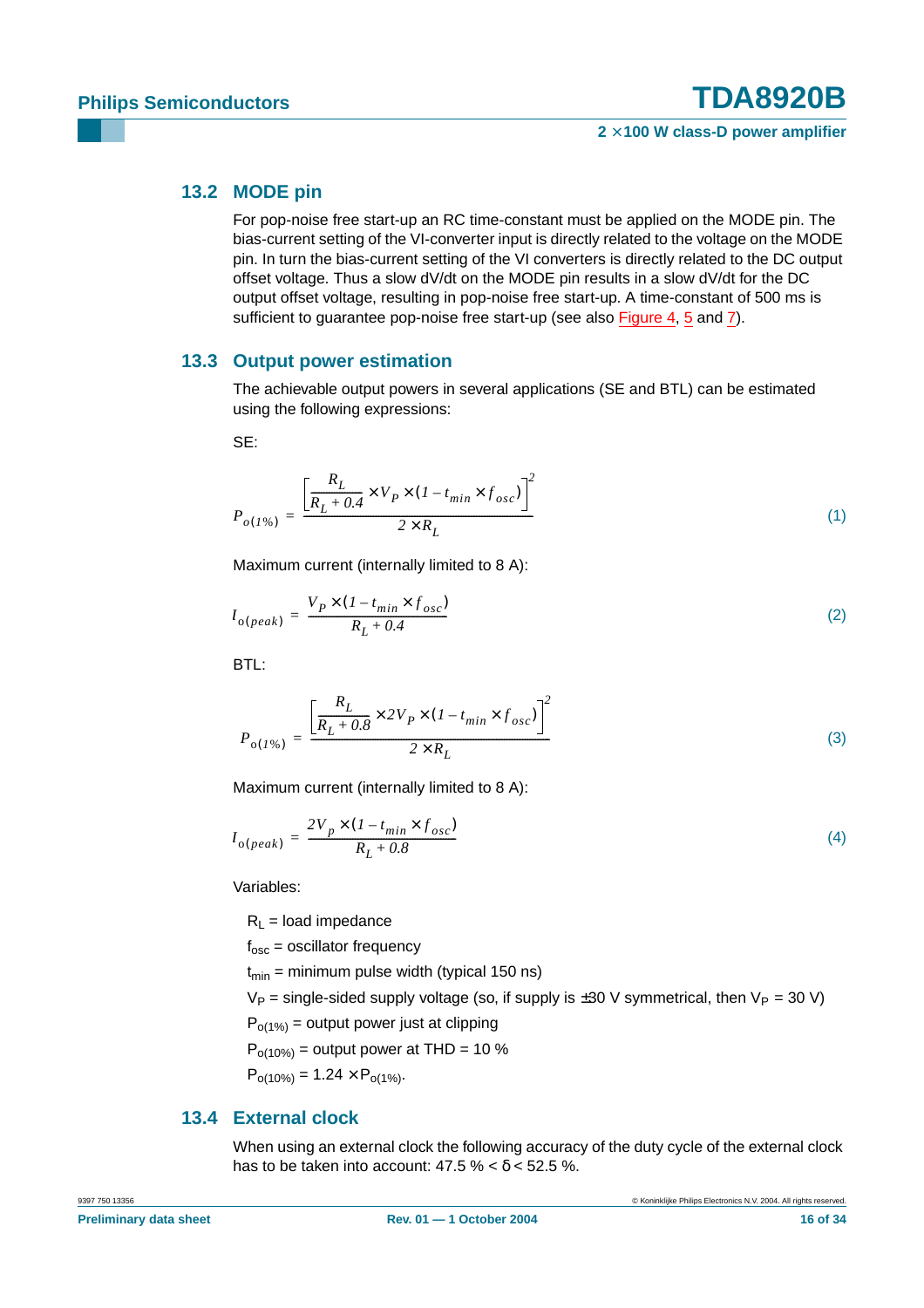If two or more class-D amplifiers are used in the same audio application, it is strongly recommended that all devices run at the same switching frequency. This can be realized by connecting all OSC pins together and feed them from an external central oscillator. Using an external oscillator it is necessary to force pin OSC to a DC-level above SGND for switching from the internal to an external oscillator. In this case the internal oscillator is disabled and the PWM will be switched on the external frequency. The frequency range of the external oscillator must be in the range as specified in the switching characteristics; see [Section](#page-12-5) 12.1.

In an application circuit:

- Internal oscillator: R<sub>OSC</sub> connected between pin OSC and V<sub>SSA</sub>
- **•** External oscillator: connect the oscillator signal between pins OSC and SGND; delete  $R<sub>OSC</sub>$  and  $C<sub>OSC</sub>$ .

#### <span id="page-16-0"></span>**13.5 Heatsink requirements**

In some applications it may be necessary to connect an external heatsink to the TDA8920B. Limiting factor is the 150 °C maximum junction temperature  $T_{j(max)}$  which cannot be exceeded. The expression below shows the relationship between the maximum allowable power dissipation and the total thermal resistance from junction to ambient:

$$
R_{th(j-a)} = \frac{T_{j(max)} - T_{amb}}{P_{diss}}
$$
\n
$$
\tag{5}
$$

 $P_{\text{diss}}$  is determined by the efficiency (η) of the TDA8920B. The efficiency measured in the TDA8920B as a function of output power is given in [Figure](#page-23-0) 21. The power dissipation can be derived as function of output power (see [Figure](#page-23-1) 20).

The derating curves (given for several values of the  $R_{th(i-a)}$ ) are illustrated in [Figure](#page-17-1) 8. A maximum junction temperature  $T_i = 150$  °C is taken into account. From [Figure](#page-17-1) 8 the maximum allowable power dissipation for a given heatsink size can be derived or the required heatsink size can be determined at a required dissipation level.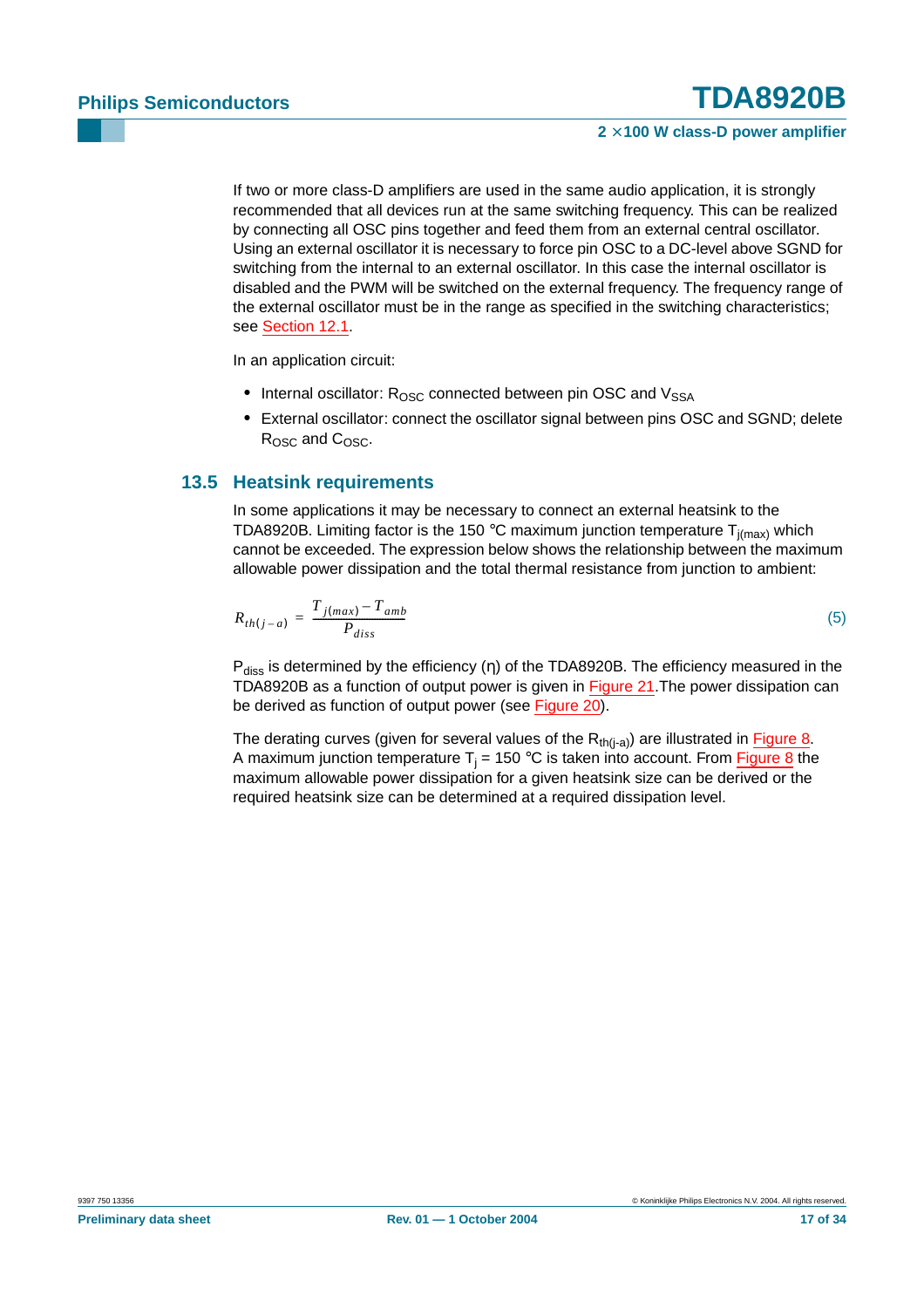#### **2** × **100 W class-D power amplifier**



### <span id="page-17-1"></span><span id="page-17-0"></span>**13.6 Output current limiting**

To guarantee the robustness of the class-D amplifier the maximum output current which can be delivered by the output stage is limited. An advanced OverCurrent Protection (OCP) is included for each output power switch.

When the current flowing through any of the power switches exceeds the defined internal threshold of 8 A (e.g. in case of a short-circuit to the supply lines or a short-circuit across the load) the maximum output current of the amplifier will be regulated to 8 A.

The TDA8920B amplifier can distinguish between a low-ohmic short circuit condition and other overcurrent conditions like dynamic impedance drops of the used loudspeakers. The impedance threshold  $(Z<sub>th</sub>)$  depends on the supply voltage used.

Depending on the impedance of the short circuit the amplifier will react as follows:

1. Short-circuit impedance  $> Z_{th}$ :

the maximum output current of the amplifier is regulated to 8 A, but the amplifier will not shut-down its PWM outputs. Effectively this results in a clipping output signal across the load (behavior is very similar to voltage clipping).

2. Short-circuit impedance  $<$  Z<sub>th</sub>:

the amplifier will limit the maximum output current to 8 A and at the same time the capacitor on the PROT pin is discharged. When the voltage across this capacitor drops below an internal threshold voltage the amplifier will shut-down completely and an internal timer will be started.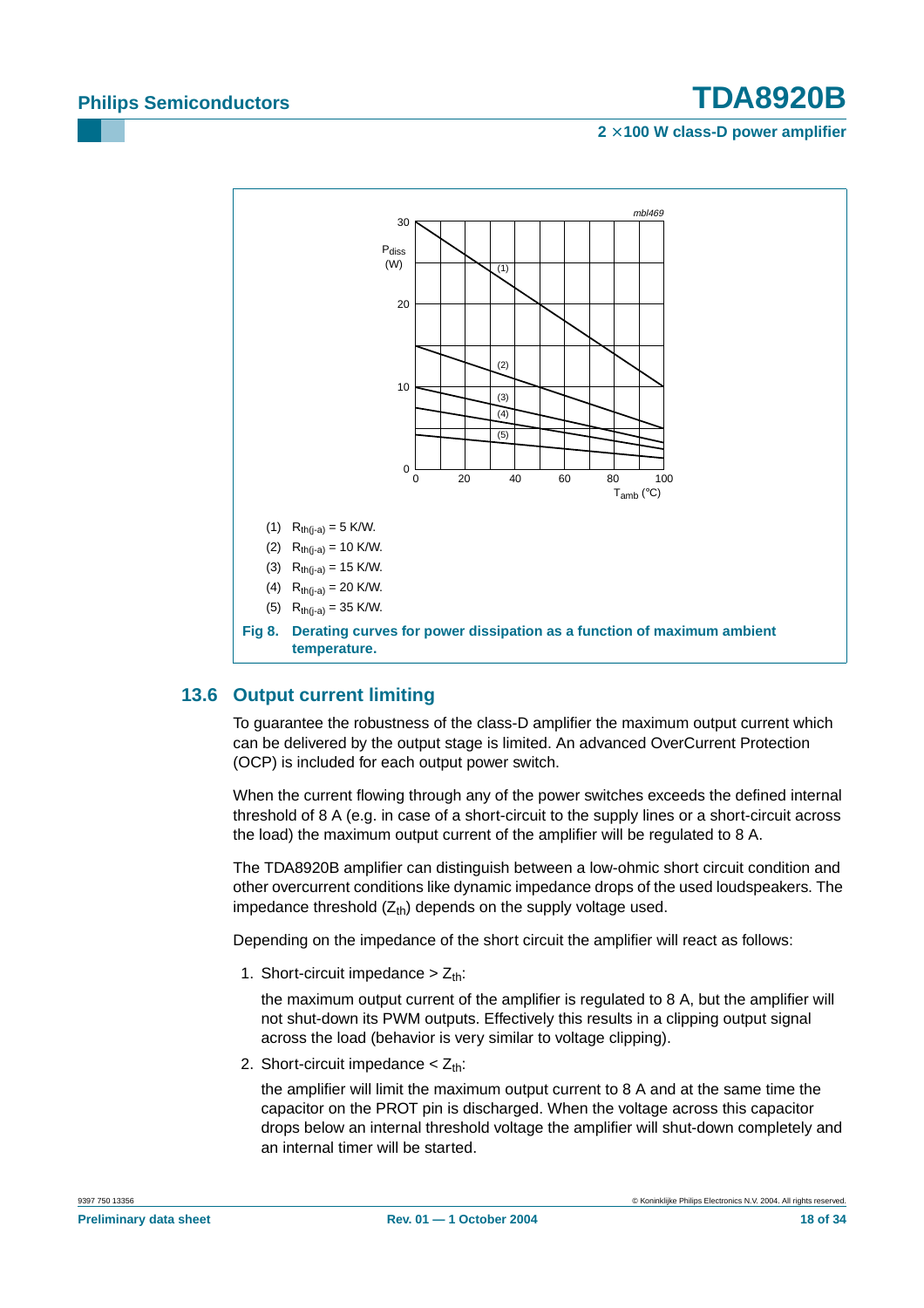A typical value for the capacitor on the PROT pin is 220 pF. After a fixed time of 100 ms the amplifier is switched on again. If the requested output current is still too high the amplifier will switch-off again. Thus the amplifier will try to switch to the Operating mode every 100 ms. The average dissipation will be low in this situation because of this low duty cycle. If the overcurrent condition is removed the amplifier will remain in Operating mode once restarted.

In this way the TDA8920B amplifier is fully robust against short circuit conditions while at the same time so-called audio holes as a result of loudspeaker impedance drops are eliminated.

### <span id="page-18-0"></span>**13.7 Pumping effects**

In a typical stereo half-bridge (Single-Ended (SE)) application the TDA8920B class-D amplifier is supplied by a symmetrical voltage (e.g  $V_{DD}$  = +27 V and  $V_{SS}$  = -27 V). When the amplifier is used in a SE configuration, a so-called 'pumping effect' can occur. During one switching interval, energy is taken from one supply (e.g.  $V_{DD}$ ), while a part of that energy is delivered back to the other supply line (e.g.  $V_{SS}$ ) and visa versa. When the voltage supply source cannot sink energy, the voltage across the output capacitors of that voltage supply source will increase: the supply voltage is pumped to higher levels. The voltage increase caused by the pumping effect depends on:

- **•** Speaker impedance
- **•** Supply voltage
- **•** Audio signal frequency
- **•** Value of decoupling capacitors on supply lines
- **•** Source and sink currents of other channels.

The pumping effect should not cause a malfunction of either the audio amplifier and/or the voltage supply source. For instance, this malfunction can be caused by triggering of the undervoltage or overvoltage protection or unbalance protection of the amplifier.

Best remedy for pumping effects is to use the TDA8920B in a mono full-bridge application or in case of stereo half-bridge application adapt the power supply (e.g. increase supply decoupling capacitors).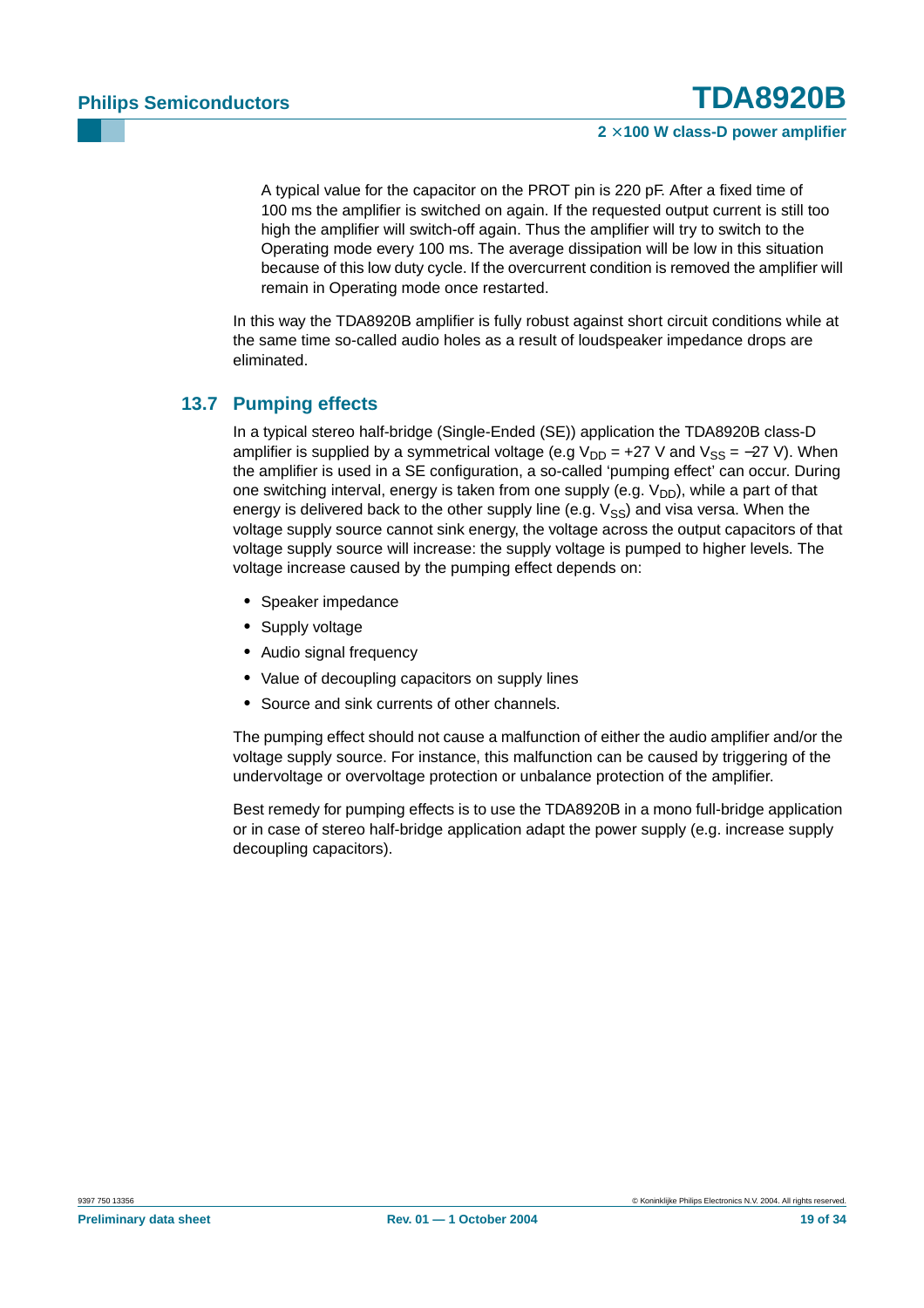### <span id="page-19-0"></span>**13.8 Application schematic**

Notes to the application schematic:

- **•** A solid ground plane around the switching amplifier is necessary to prevent emission.
- **•** 100 nF capacitors must be placed as close as possible to the power supply pins of the TDA8920BTH.
- The internal heat spreader of the TDA8920BTH is internally connected to V<sub>SS</sub>.
- **•** The external heatsink must be connected to the ground plane.
- **•** Use a thermal conductive electrically non-conductive Sil-Pad® between the backside of the TDA8920BTH and a small external heatsink.
- **•** The differential inputs enable the best system level audio performance with unbalanced signal sources. In case of hum due to floating inputs, connect the shielding or source ground to the amplifier ground. Jumpers J1 and J2 are open on set level and are closed on the stand-alone demo board.
- **•** Minimum total required capacity per power supply line is 3300 µF.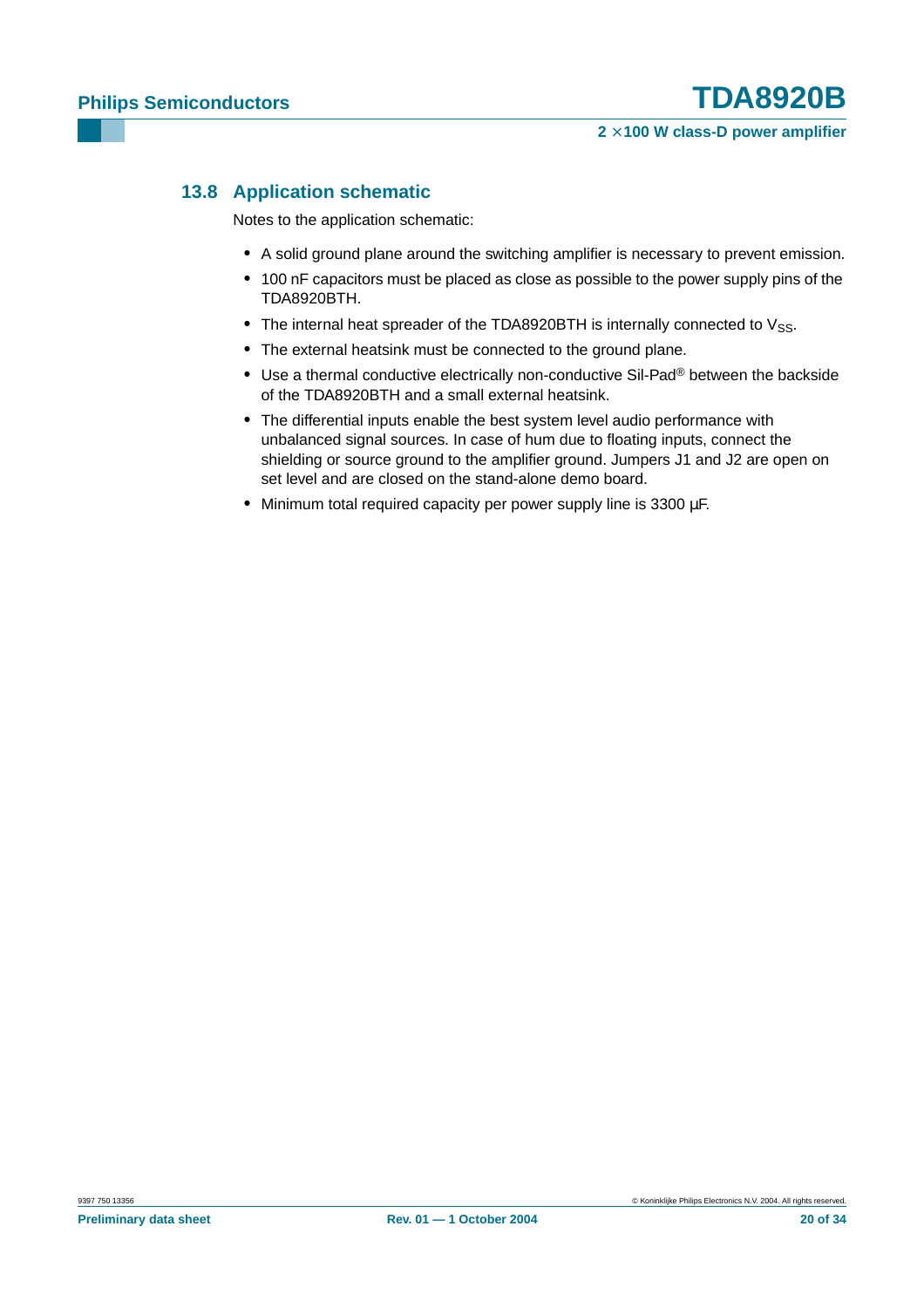

21 of 34 reserved.



**Philips Philips Semiconductors Semiconductors** 

**TDA8920B** 2 × 100 W class-D power amplifier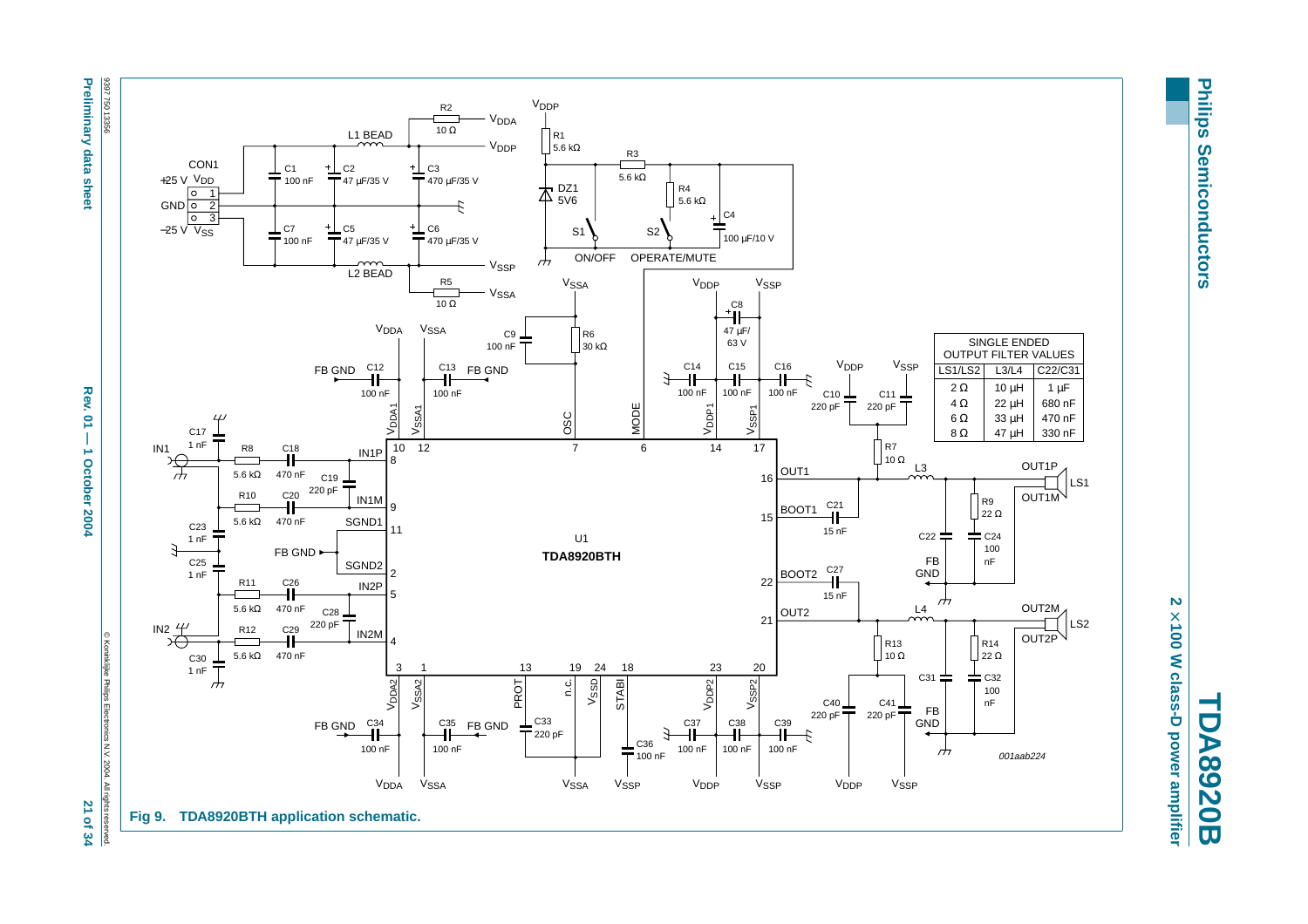**2** × **100 W class-D power amplifier**

<span id="page-21-0"></span>

# **13.9 Curves measured in reference design**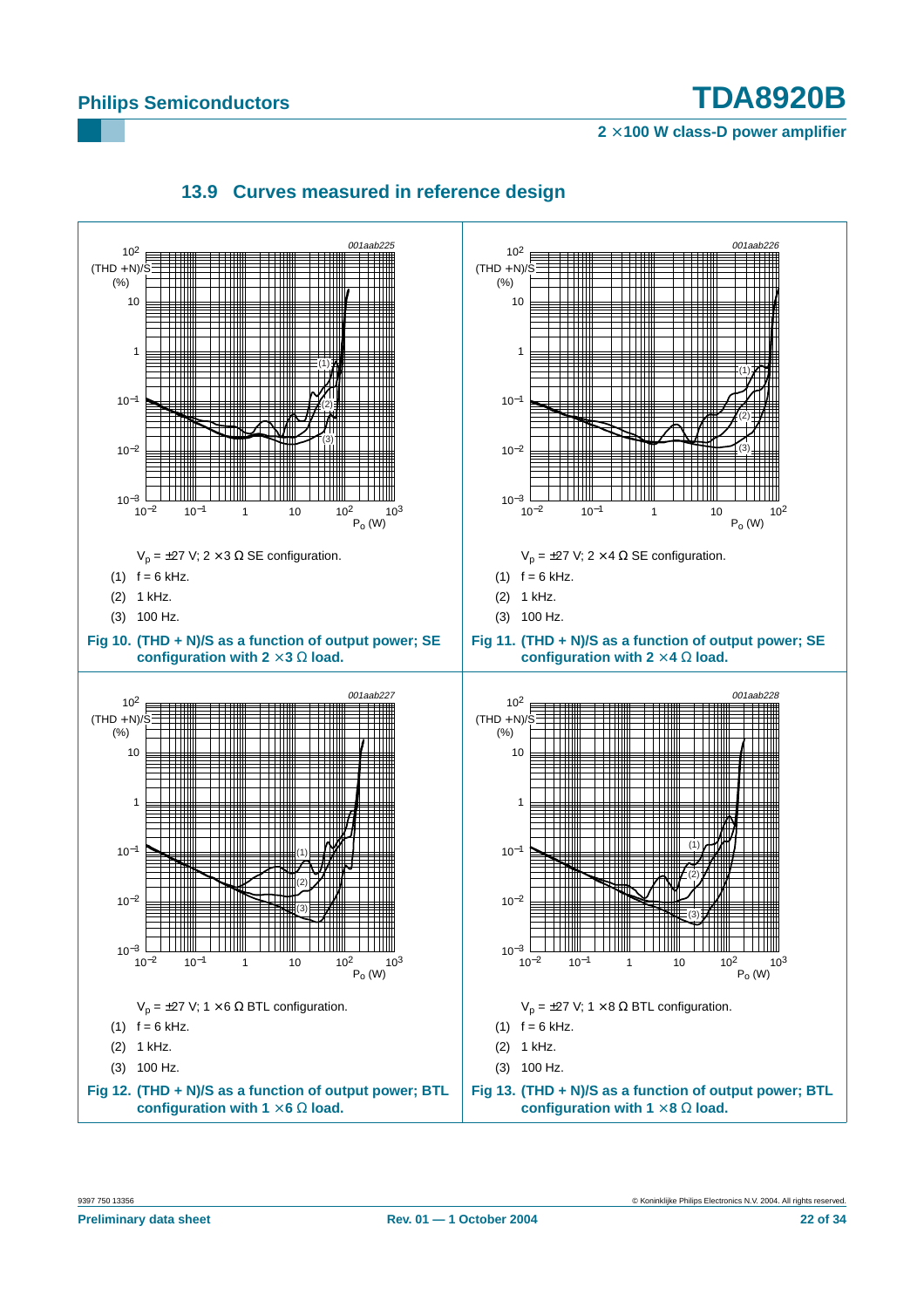![](_page_22_Figure_3.jpeg)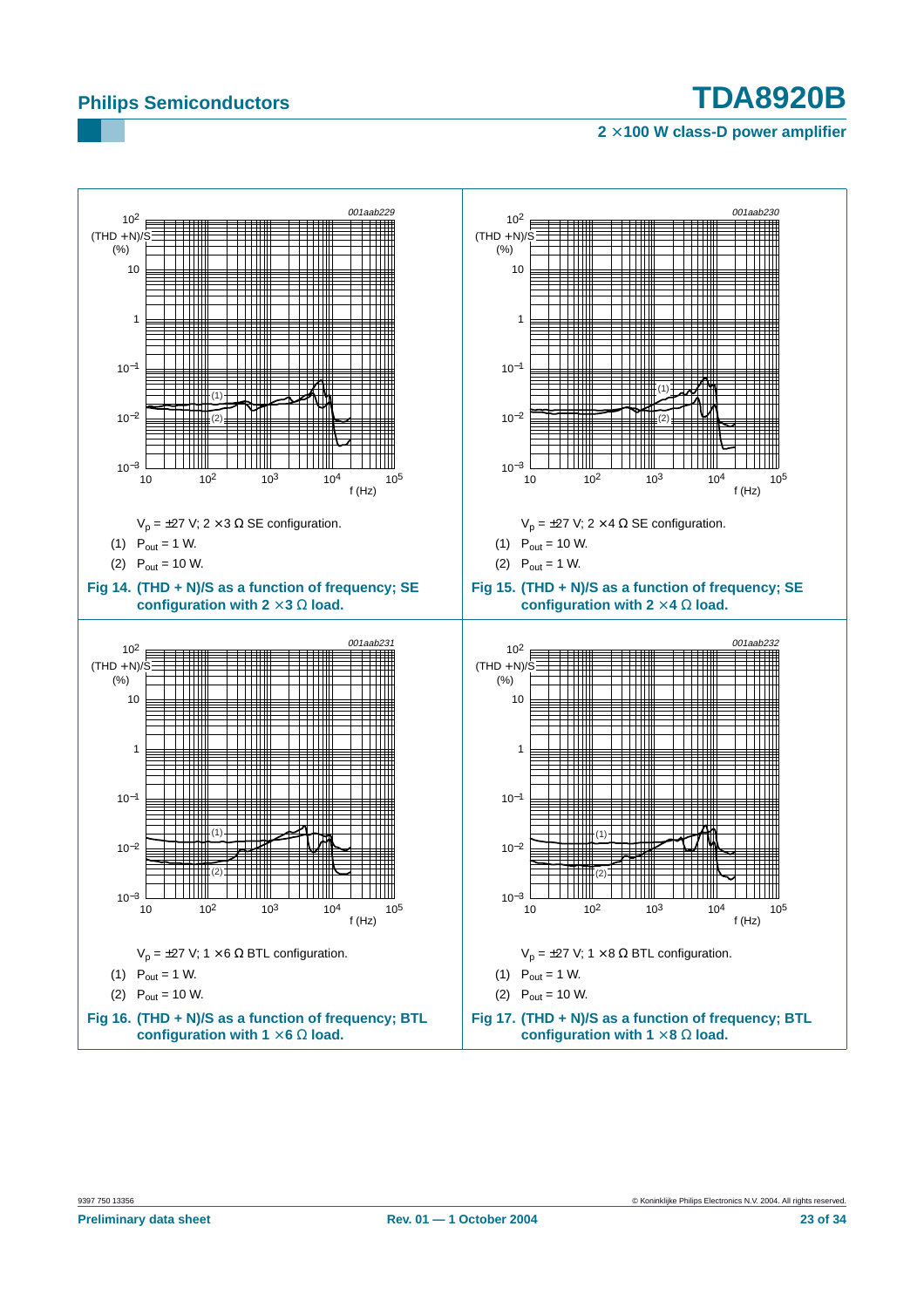<span id="page-23-1"></span><span id="page-23-0"></span>![](_page_23_Figure_3.jpeg)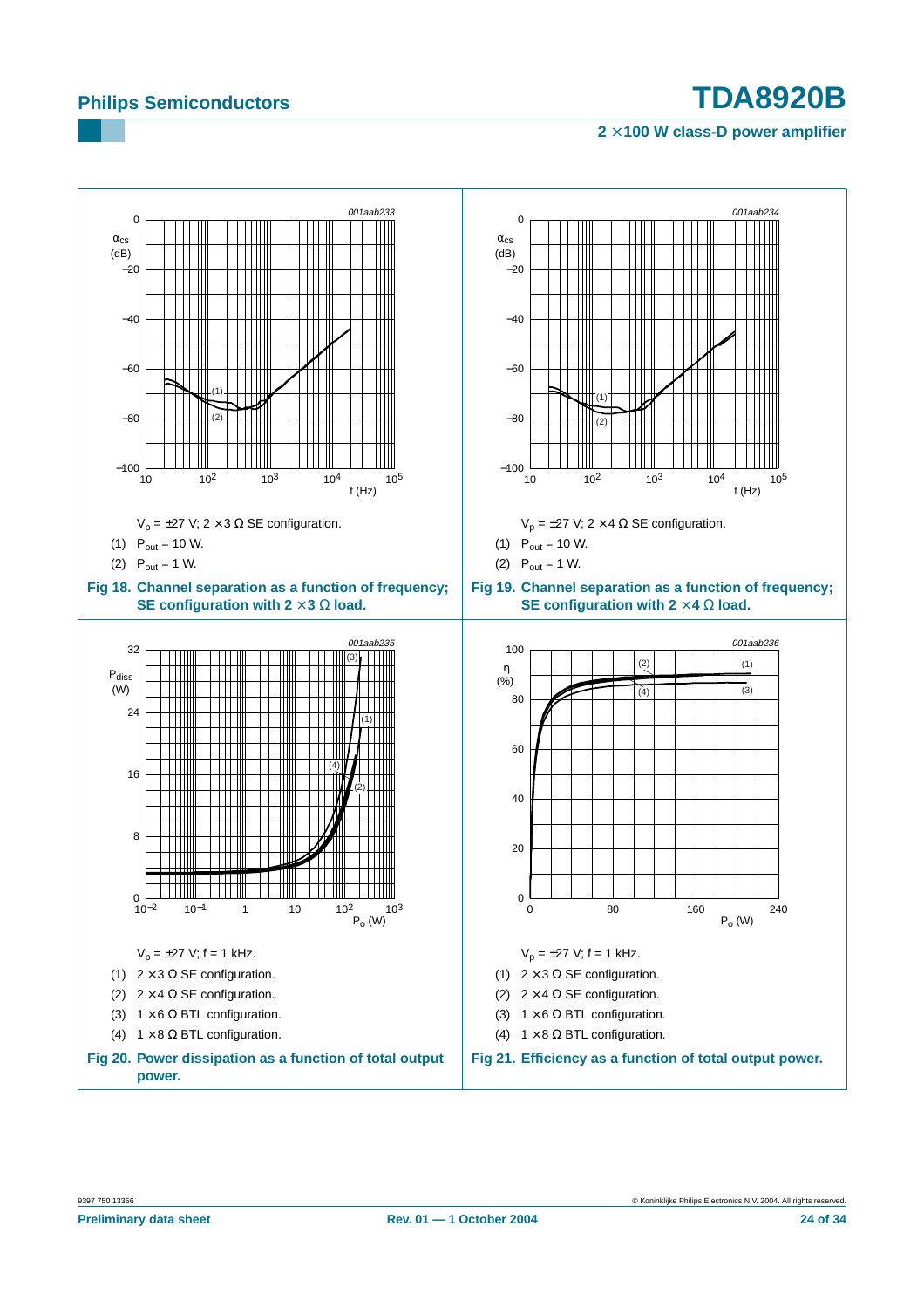![](_page_24_Figure_3.jpeg)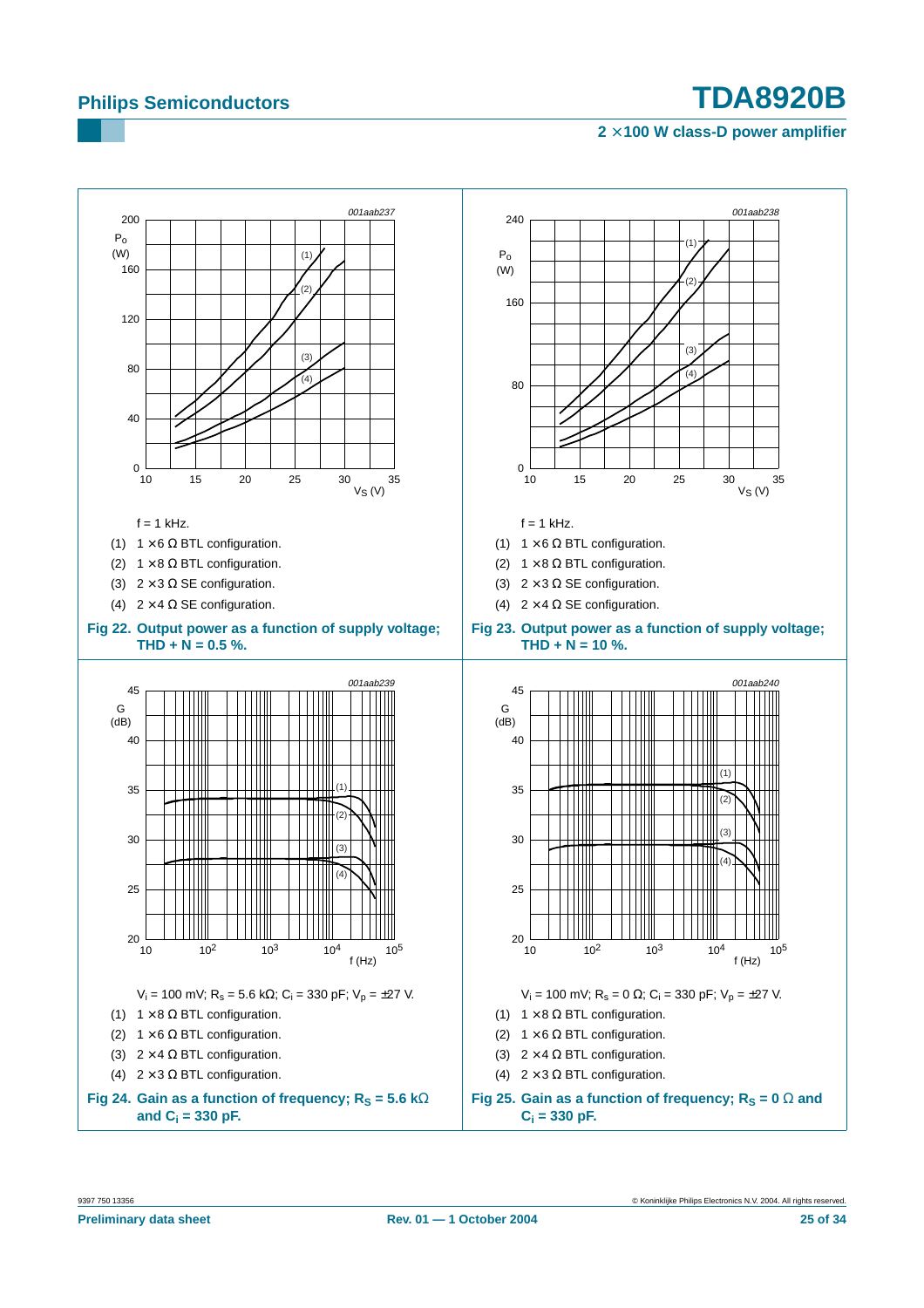**2** × **100 W class-D power amplifier**

![](_page_25_Figure_3.jpeg)

## <span id="page-25-1"></span><span id="page-25-0"></span>**14. Test information**

## **14.1 Quality information**

The General Quality Specification for Integrated Circuits, SNW-FQ-611 is applicable.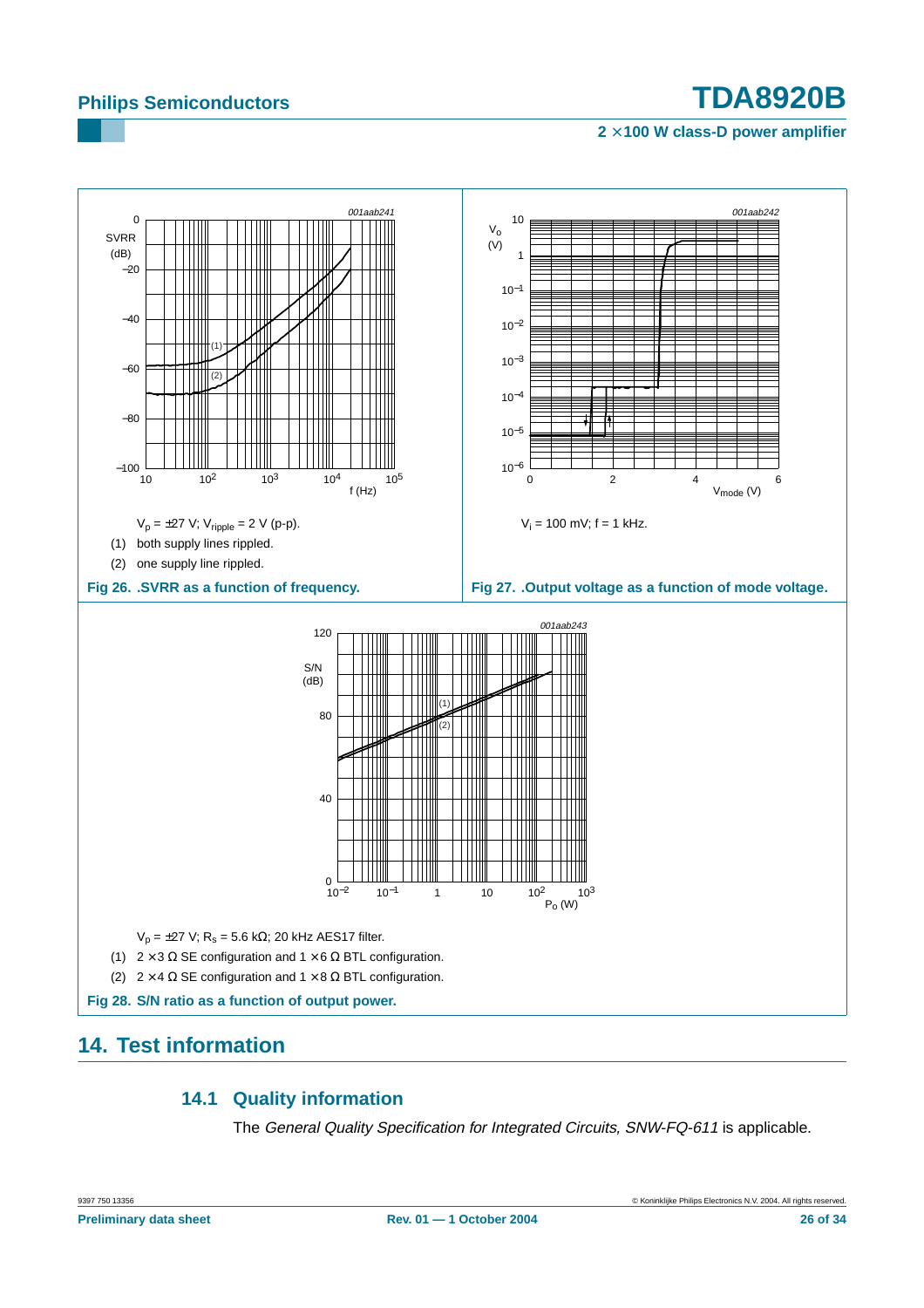**2** × **100 W class-D power amplifier**

## <span id="page-26-0"></span>**15. Package outline**

![](_page_26_Figure_4.jpeg)

#### 9397 750 13356 © Koninklijke Philips Electronics N.V. 2004. All rights reserved. **Fig 29. HSOP24 package outline.**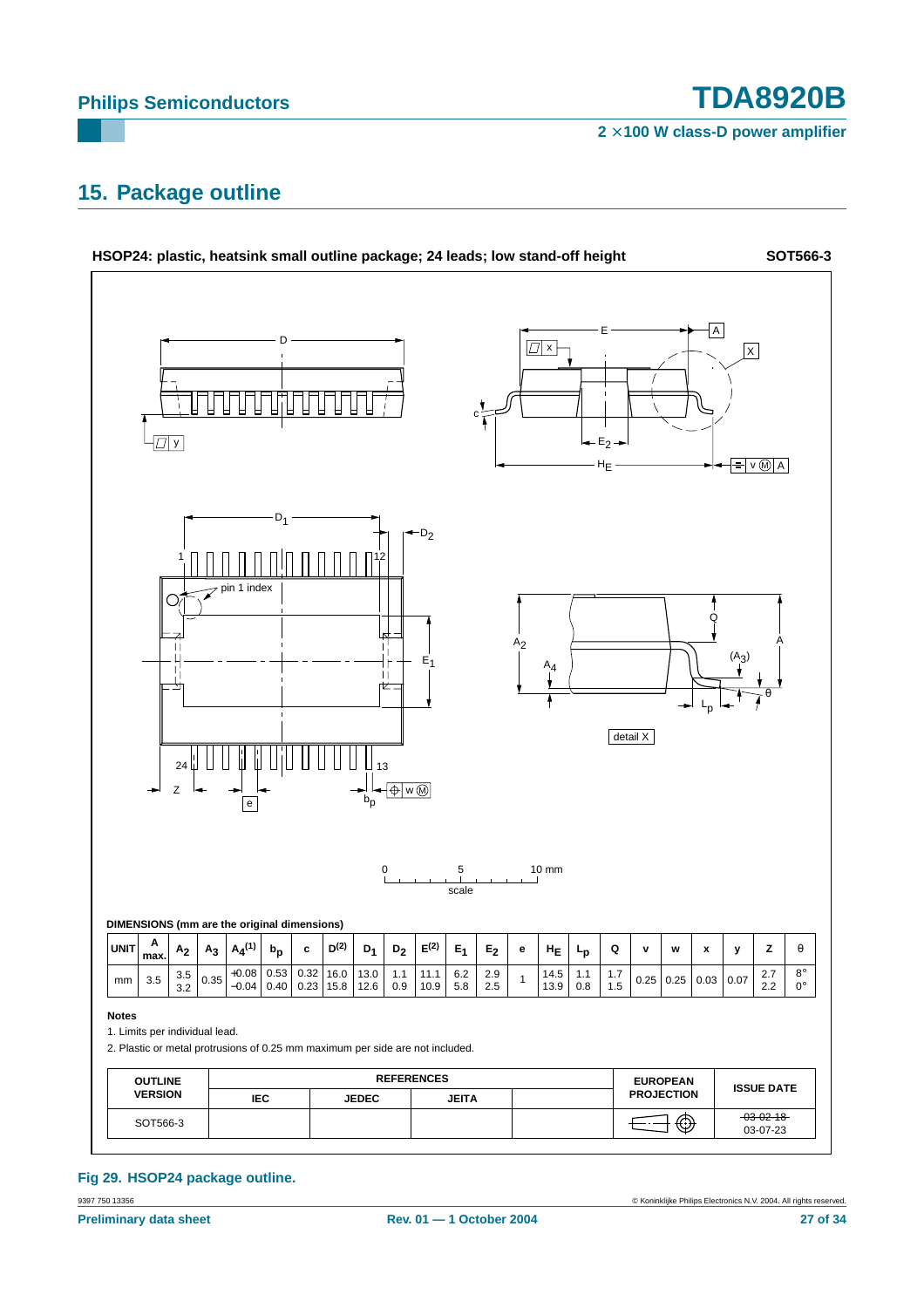![](_page_27_Figure_3.jpeg)

9397 750 13356 © Koninklijke Philips Electronics N.V. 2004. All rights reserved. **Fig 30. DBS23P package outline.**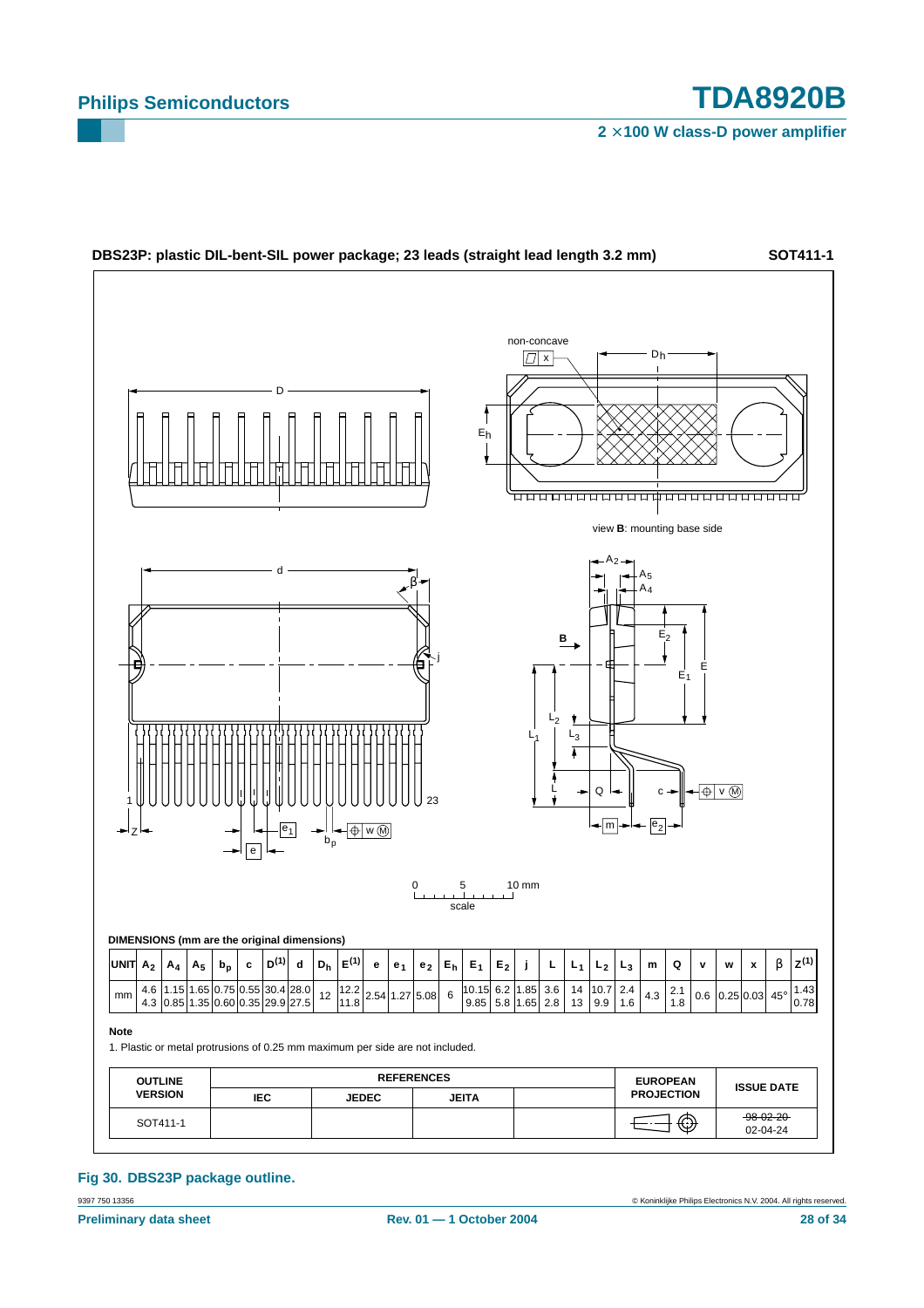## <span id="page-28-1"></span><span id="page-28-0"></span>**16. Soldering**

#### **16.1 Introduction**

This text gives a very brief insight to a complex technology. A more in-depth account of soldering ICs can be found in our Data Handbook IC26; Integrated Circuit Packages (document order number 9398 652 90011).

There is no soldering method that is ideal for all IC packages. Wave soldering is often preferred when through-hole and surface mount components are mixed on one printed-circuit board. Wave soldering can still be used for certain surface mount ICs, but it is not suitable for fine pitch SMDs. In these situations reflow soldering is recommended.

Driven by legislation and environmental forces the worldwide use of lead-free solder pastes is increasing.

#### **16.2 Through-hole mount packages**

#### <span id="page-28-3"></span><span id="page-28-2"></span>**16.2.1 Soldering by dipping or by solder wave**

Typical dwell time of the leads in the wave ranges from 3 seconds to 4 seconds at 250 °C or 265 °C, depending on solder material applied, SnPb or Pb-free respectively.

The total contact time of successive solder waves must not exceed 5 seconds.

The device may be mounted up to the seating plane, but the temperature of the plastic body must not exceed the specified maximum storage temperature  $(T_{\text{std(max)}})$ . If the printed-circuit board has been pre-heated, forced cooling may be necessary immediately after soldering to keep the temperature within the permissible limit.

#### <span id="page-28-4"></span>**16.2.2 Manual soldering**

Apply the soldering iron (24 V or less) to the lead(s) of the package, either below the seating plane or not more than 2 mm above it. If the temperature of the soldering iron bit is less than 300 °C it may remain in contact for up to 10 seconds. If the bit temperature is between 300 °C and 400 °C, contact may be up to 5 seconds.

#### **16.3 Surface mount packages**

#### <span id="page-28-6"></span><span id="page-28-5"></span>**16.3.1 Reflow soldering**

Reflow soldering requires solder paste (a suspension of fine solder particles, flux and binding agent) to be applied to the printed-circuit board by screen printing, stencilling or pressure-syringe dispensing before package placement.

Several methods exist for reflowing; for example, convection or convection/infrared heating in a conveyor type oven. Throughput times (preheating, soldering and cooling) vary between 100 seconds and 200 seconds depending on heating method.

Typical reflow peak temperatures range from 215 °C to 270 °C depending on solder paste material. The top-surface temperature of the packages should preferably be kept:

- **•** below 225 °C (SnPb process) or below 245 °C (Pb-free process)
	- **–** for all BGA, HTSSON..T and SSOP..T packages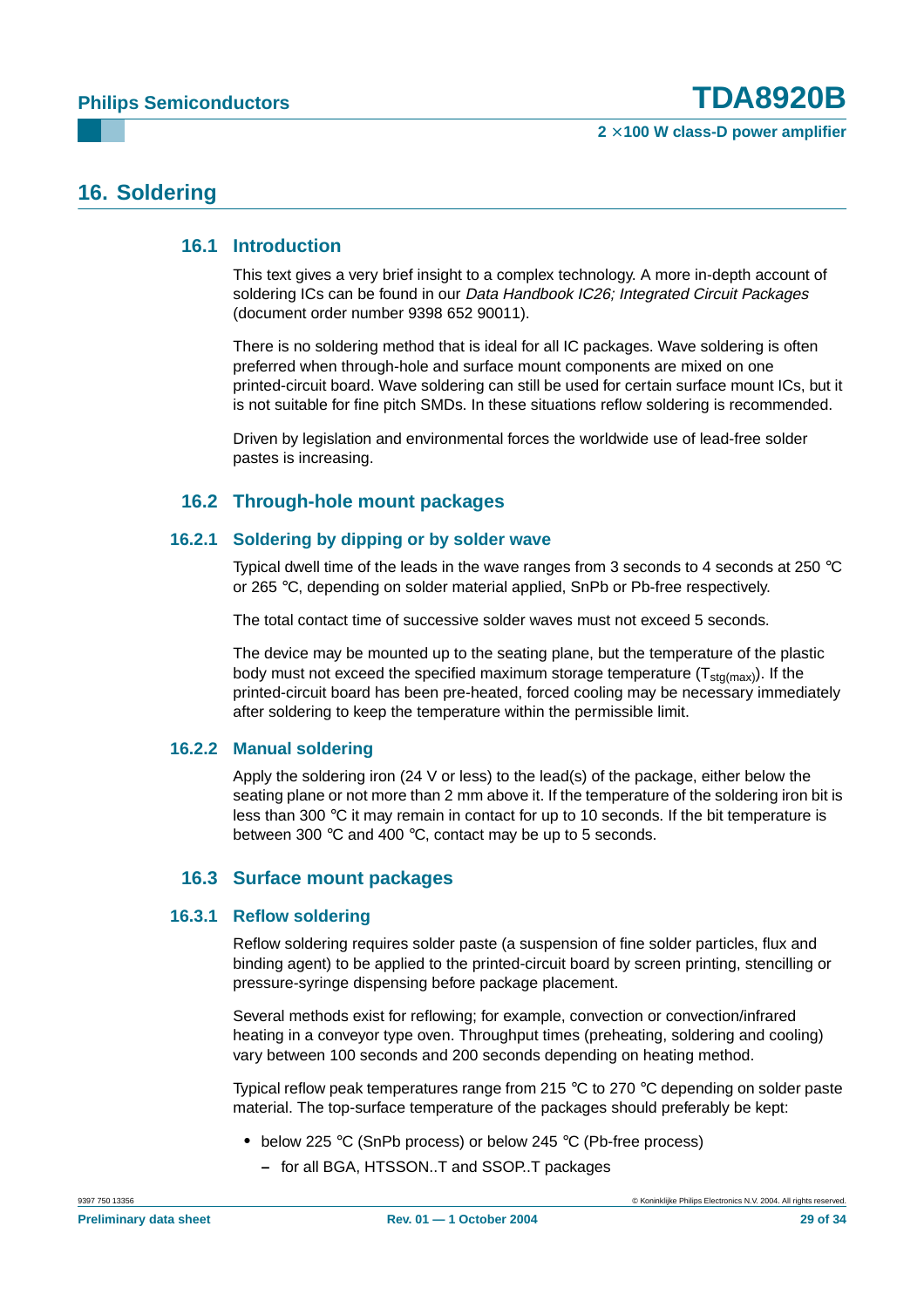#### **2** × **100 W class-D power amplifier**

- **–** for packages with a thickness ≥ 2.5 mm
- **–** for packages with a thickness < 2.5 mm and a volume ≥ 350 mm3 so called thick/large packages.
- **•** below 240 °C (SnPb process) or below 260 °C (Pb-free process) for packages with a thickness  $< 2.5$  mm and a volume  $< 350$  mm<sup>3</sup> so called small/thin packages.

Moisture sensitivity precautions, as indicated on packing, must be respected at all times.

#### <span id="page-29-0"></span>**16.3.2 Wave soldering**

Conventional single wave soldering is not recommended for surface mount devices (SMDs) or printed-circuit boards with a high component density, as solder bridging and non-wetting can present major problems.

To overcome these problems the double-wave soldering method was specifically developed.

If wave soldering is used the following conditions must be observed for optimal results:

- **•** Use a double-wave soldering method comprising a turbulent wave with high upward pressure followed by a smooth laminar wave.
- **•** For packages with leads on two sides and a pitch (e):
	- **–** larger than or equal to 1.27 mm, the footprint longitudinal axis is **preferred** to be parallel to the transport direction of the printed-circuit board;
	- **–** smaller than 1.27 mm, the footprint longitudinal axis **must** be parallel to the transport direction of the printed-circuit board.

The footprint must incorporate solder thieves at the downstream end.

**•** For packages with leads on four sides, the footprint must be placed at a 45° angle to the transport direction of the printed-circuit board. The footprint must incorporate solder thieves downstream and at the side corners.

During placement and before soldering, the package must be fixed with a droplet of adhesive. The adhesive can be applied by screen printing, pin transfer or syringe dispensing. The package can be soldered after the adhesive is cured.

Typical dwell time of the leads in the wave ranges from 3 seconds to 4 seconds at 250  $^{\circ}$ C or 265 °C, depending on solder material applied, SnPb or Pb-free respectively.

A mildly-activated flux will eliminate the need for removal of corrosive residues in most applications.

#### <span id="page-29-1"></span>**16.3.3 Manual soldering**

Fix the component by first soldering two diagonally-opposite end leads. Use a low voltage (24 V or less) soldering iron applied to the flat part of the lead. Contact time must be limited to 10 seconds at up to 300 °C.

When using a dedicated tool, all other leads can be soldered in one operation within 2 seconds to 5 seconds between 270 °C and 320 °C.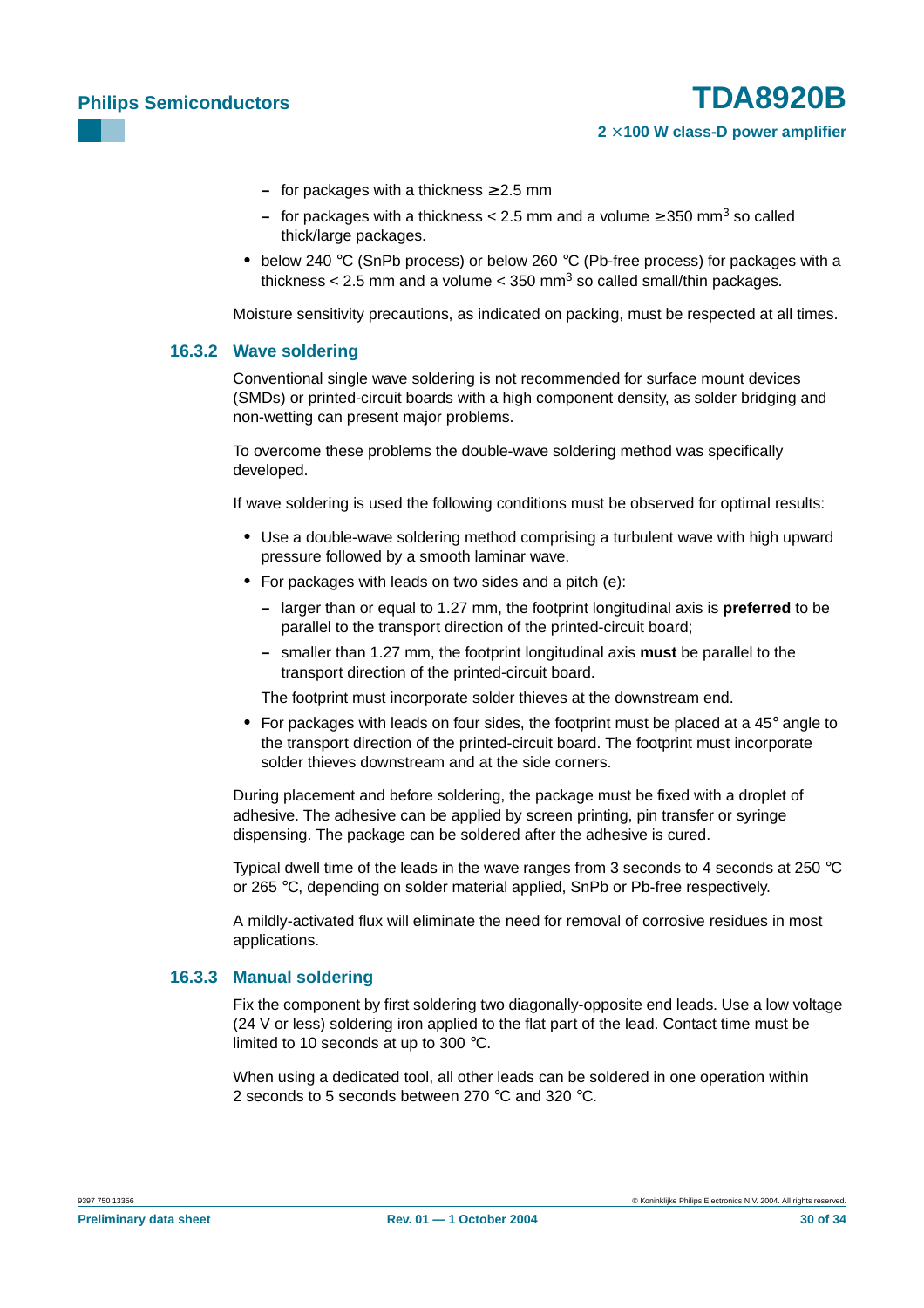### **16.4 Package related soldering information**

#### <span id="page-30-0"></span>**Table 11: Suitability of IC packages for wave, reflow and dipping soldering methods**

| <b>Mounting</b>               | Package $[1]$                                                                                     | <b>Soldering method</b> |                         |                |  |
|-------------------------------|---------------------------------------------------------------------------------------------------|-------------------------|-------------------------|----------------|--|
|                               |                                                                                                   | <b>Wave</b>             | $Reflow$ <sup>[2]</sup> | <b>Dipping</b> |  |
| Through-hole mount            | CPGA, HCPGA                                                                                       | suitable                |                         |                |  |
|                               | DBS, DIP, HDIP, RDBS, SDIP, SIL                                                                   | suitable <sup>[3]</sup> |                         | suitable       |  |
| Through-hole-surface<br>mount | PMFP <sub>[4]</sub>                                                                               | not suitable            | not suitable            |                |  |
| Surface mount                 | BGA, HTSSONT <sup>[5]</sup> , LBGA,<br>LFBGA, SQFP, SSOPT. <sup>[5]</sup> ,<br>TFBGA, VFBGA, XSON | not suitable            | suitable                |                |  |
|                               | DHVQFN, HBCC, HBGA, HLQFP,<br>HSO, HSOP, HSQFP, HSSON,<br>HTQFP, HTSSOP, HVQFN,<br>HVSON, SMS     | not suitable [6]        | suitable                |                |  |
|                               | PLCC <sup>[7]</sup> , SO, SOJ                                                                     | suitable                | suitable                |                |  |
|                               | LQFP, QFP, TQFP                                                                                   | not recommended [7] [8] | suitable                |                |  |
|                               | SSOP, TSSOP, VSO, VSSOP                                                                           | not recommended [9]     | suitable                |                |  |
|                               | CWQCCNL [10], WQCCNL [10]                                                                         | not suitable            | not suitable            |                |  |

- [1] For more detailed information on the BGA packages refer to the (LF)BGA Application Note (AN01026); order a copy from your Philips Semiconductors sales office.
- [2] All surface mount (SMD) packages are moisture sensitive. Depending upon the moisture content, the maximum temperature (with respect to time) and body size of the package, there is a risk that internal or external package cracks may occur due to vaporization of the moisture in them (the so called popcorn effect). For details, refer to the Drypack information in the Data Handbook IC26; Integrated Circuit Packages; Section: Packing Methods.
- [3] For SDIP packages, the longitudinal axis must be parallel to the transport direction of the printed-circuit board.
- [4] Hot bar soldering or manual soldering is suitable for PMFP packages.
- [5] These transparent plastic packages are extremely sensitive to reflow soldering conditions and must on no account be processed through more than one soldering cycle or subjected to infrared reflow soldering with peak temperature exceeding 217  $^{\circ}$ C  $\pm$  10  $^{\circ}$ C measured in the atmosphere of the reflow oven. The package body peak temperature must be kept as low as possible.
- [6] These packages are not suitable for wave soldering. On versions with the heatsink on the bottom side, the solder cannot penetrate between the printed-circuit board and the heatsink. On versions with the heatsink on the top side, the solder might be deposited on the heatsink surface.
- [7] If wave soldering is considered, then the package must be placed at a 45° angle to the solder wave direction. The package footprint must incorporate solder thieves downstream and at the side corners.
- [8] Wave soldering is suitable for LQFP, QFP and TQFP packages with a pitch (e) larger than 0.8 mm; it is definitely not suitable for packages with a pitch (e) equal to or smaller than 0.65 mm.
- [9] Wave soldering is suitable for SSOP, TSSOP, VSO and VSSOP packages with a pitch (e) equal to or larger than 0.65 mm; it is definitely not suitable for packages with a pitch (e) equal to or smaller than 0.5 mm.
- [10] Image sensor packages in principle should not be soldered. They are mounted in sockets or delivered pre-mounted on flex foil. However, the image sensor package can be mounted by the client on a flex foil by using a hot bar soldering process. The appropriate soldering profile can be provided on request.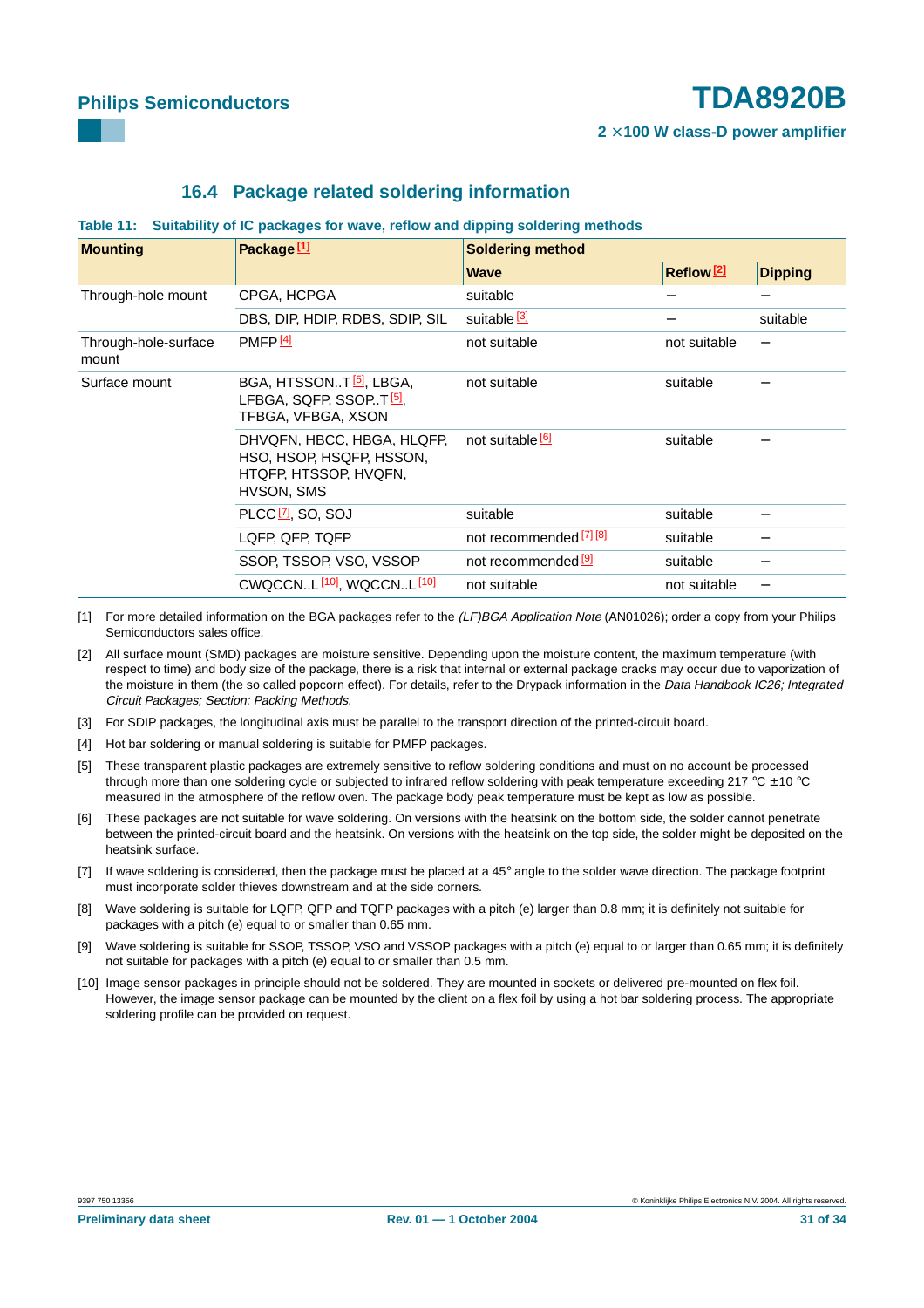# <span id="page-31-0"></span>**17. Revision history**

| Table 12: Revision history |          |                                |  |                                       |  |
|----------------------------|----------|--------------------------------|--|---------------------------------------|--|
| Document <b>ID</b>         |          | Release date Data sheet status |  | Change notice Order number Supersedes |  |
| TDA8920B 1                 | 20041001 | Preliminary data sheet -       |  | 9397 750 13356                        |  |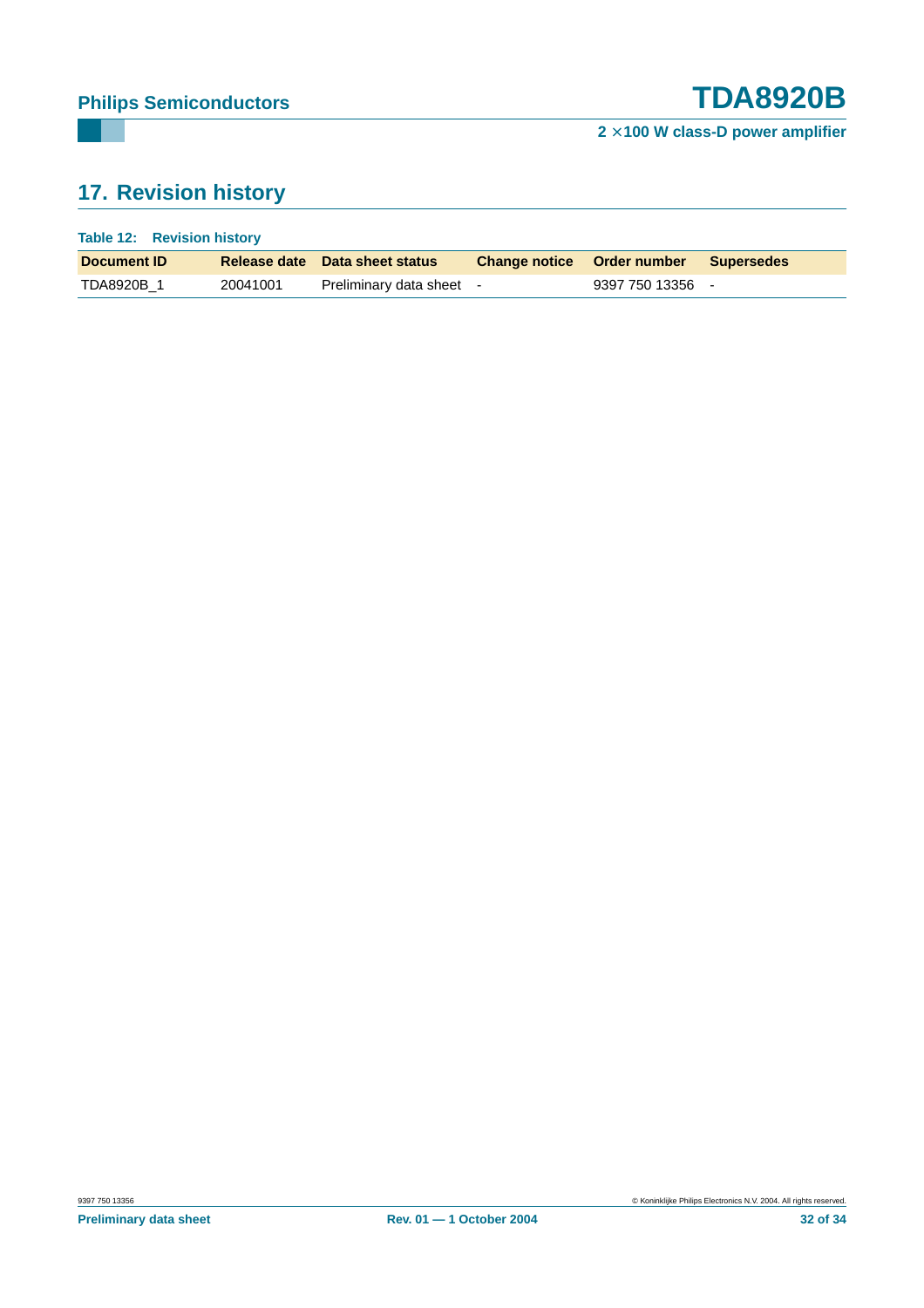#### **2** × **100 W class-D power amplifier**

## <span id="page-32-0"></span>**18. Data sheet status**

| Level | Data sheet status <sup>[1]</sup> | Product status <sup>[2][3]</sup> | <b>Definition</b>                                                                                                                                                                                                                                                                                    |
|-------|----------------------------------|----------------------------------|------------------------------------------------------------------------------------------------------------------------------------------------------------------------------------------------------------------------------------------------------------------------------------------------------|
|       | Objective data                   | Development                      | This data sheet contains data from the objective specification for product development. Philips<br>Semiconductors reserves the right to change the specification in any manner without notice.                                                                                                       |
| Ш     | Preliminary data                 | Qualification                    | This data sheet contains data from the preliminary specification. Supplementary data will be published<br>at a later date. Philips Semiconductors reserves the right to change the specification without notice, in<br>order to improve the design and supply the best possible product.             |
| Ш     | Product data                     | Production                       | This data sheet contains data from the product specification. Philips Semiconductors reserves the<br>right to make changes at any time in order to improve the design, manufacturing and supply. Relevant<br>changes will be communicated via a Customer Product/Process Change Notification (CPCN). |

[1] Please consult the most recently issued data sheet before initiating or completing a design.

[2] The product status of the device(s) described in this data sheet may have changed since this data sheet was published. The latest information is available on the Internet at URL http://www.semiconductors.philips.com.

[3] For data sheets describing multiple type numbers, the highest-level product status determines the data sheet status.

# <span id="page-32-1"></span>**19. Definitions**

**Short-form specification —** The data in a short-form specification is extracted from a full data sheet with the same type number and title. For detailed information see the relevant data sheet or data handbook.

**Limiting values definition —** Limiting values given are in accordance with the Absolute Maximum Rating System (IEC 60134). Stress above one or more of the limiting values may cause permanent damage to the device. These are stress ratings only and operation of the device at these or at any other conditions above those given in the Characteristics sections of the specification is not implied. Exposure to limiting values for extended periods may affect device reliability.

**Application information —** Applications that are described herein for any of these products are for illustrative purposes only. Philips Semiconductors make no representation or warranty that such applications will be suitable for the specified use without further testing or modification.

# <span id="page-32-2"></span>**20. Disclaimers**

**Life support —** These products are not designed for use in life support appliances, devices, or systems where malfunction of these products can reasonably be expected to result in personal injury. Philips Semiconductors

# <span id="page-32-4"></span>**22. Contact information**

customers using or selling these products for use in such applications do so at their own risk and agree to fully indemnify Philips Semiconductors for any damages resulting from such application.

**Right to make changes —** Philips Semiconductors reserves the right to make changes in the products - including circuits, standard cells, and/or software - described or contained herein in order to improve design and/or performance. When the product is in full production (status 'Production'), relevant changes will be communicated via a Customer Product/Process Change Notification (CPCN). Philips Semiconductors assumes no responsibility or liability for the use of any of these products, conveys no license or title under any patent, copyright, or mask work right to these products, and makes no representations or warranties that these products are free from patent, copyright, or mask work right infringement, unless otherwise specified.

# <span id="page-32-3"></span>**21. Trademarks**

**Sil-Pad —** is a registered trademark of The Bergquist Company.

For additional information, please visit: **http://www.semiconductors.philips.com** For sales office addresses, send an email to: **sales.addresses@www.semiconductors.philips.com**